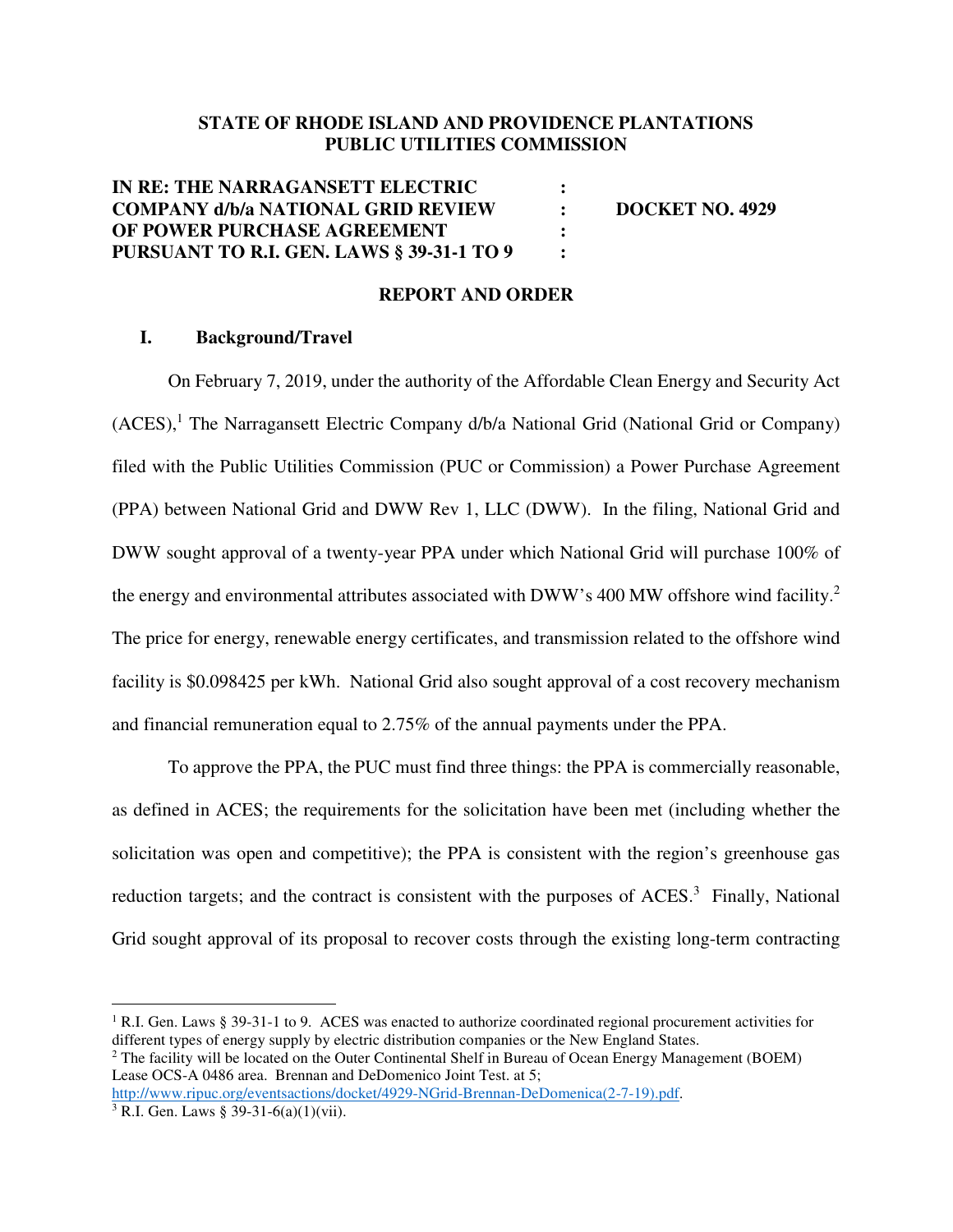for renewable energy recovery factor. While ACES authorizes the PUC to provide for the recovery of reasonable costs from all electric distribution customers, including costs incurred under approved contracts and approve any other proposed regulatory or ratemaking changes that reasonably advance the goals set forth in  $ACES$ ,<sup>4</sup> the standard of review of these two proposals is governed by the PUC's general ratemaking authority.

Following National Grid's filing, the PUC notified the Office of Energy Resources (OER), Department of Environmental Managemen (DEM)t, and Rhode Island Commerce Corporation of the filing and the statutory requirement that they each submit an advisory opinion to the PUC on various topics relevant to the PUC's required findings. The PUC also issued a notice of public comment and set a schedule in this matter.<sup>5</sup> A hearing to accept public comments was held in the evening on March 19, 2019. Six members of the public provided comment in support of the project whereas there was no comment provided in opposition.<sup>6</sup> The supporters said the project would provide environmental and economic development benefits.

 $4$  R.I. Gen. Laws § 39-31-7(a)(5), (7).

 $5$  R.I. Gen. Laws § 39-31-6(a)(1) (vi) provides as follows:

The commission shall accept public comment on any contracts filed by the distribution utility, as authorized under this section, for a period no less than thirty (30) days.

<sup>(</sup>A) During this public comment period, the contracts shall be reviewed by the following state agencies, which shall provide advisory opinions to the public utilities commission on the topics specified, and the public utilities commission shall give due consideration to the advisory opinions filed:

<sup>(</sup>I) The department of environmental management (DEM) shall provide an advisory opinion on the expected greenhouse gas emissions and statewide environmental impacts resulting from the proposed contract(s).

<sup>(</sup>II) The commerce corporation shall provide an advisory opinion on the expected statewide economic impacts resulting from the proposed contract(s).

<sup>(</sup>III) The office of energy resources shall provide an advisory opinion on the expected energy security, reliability, environmental, and economic impacts resulting from the contract(s).

<sup>(</sup>B) The commission shall notify the aforementioned agencies upon the filing of any contract filed by the distribution utility pursuant to this chapter, and notify them of any related hearings and/or proceedings. (C) Advisory opinions issued by agencies designated under (vi)(A) of this paragraph shall not be considered as final decisions of the agencies making the opinions, and shall not be subject to judicial review under § 42-35-15, or any other provision of the general laws.

<sup>6</sup> Tr. (Mar. 19, 2019).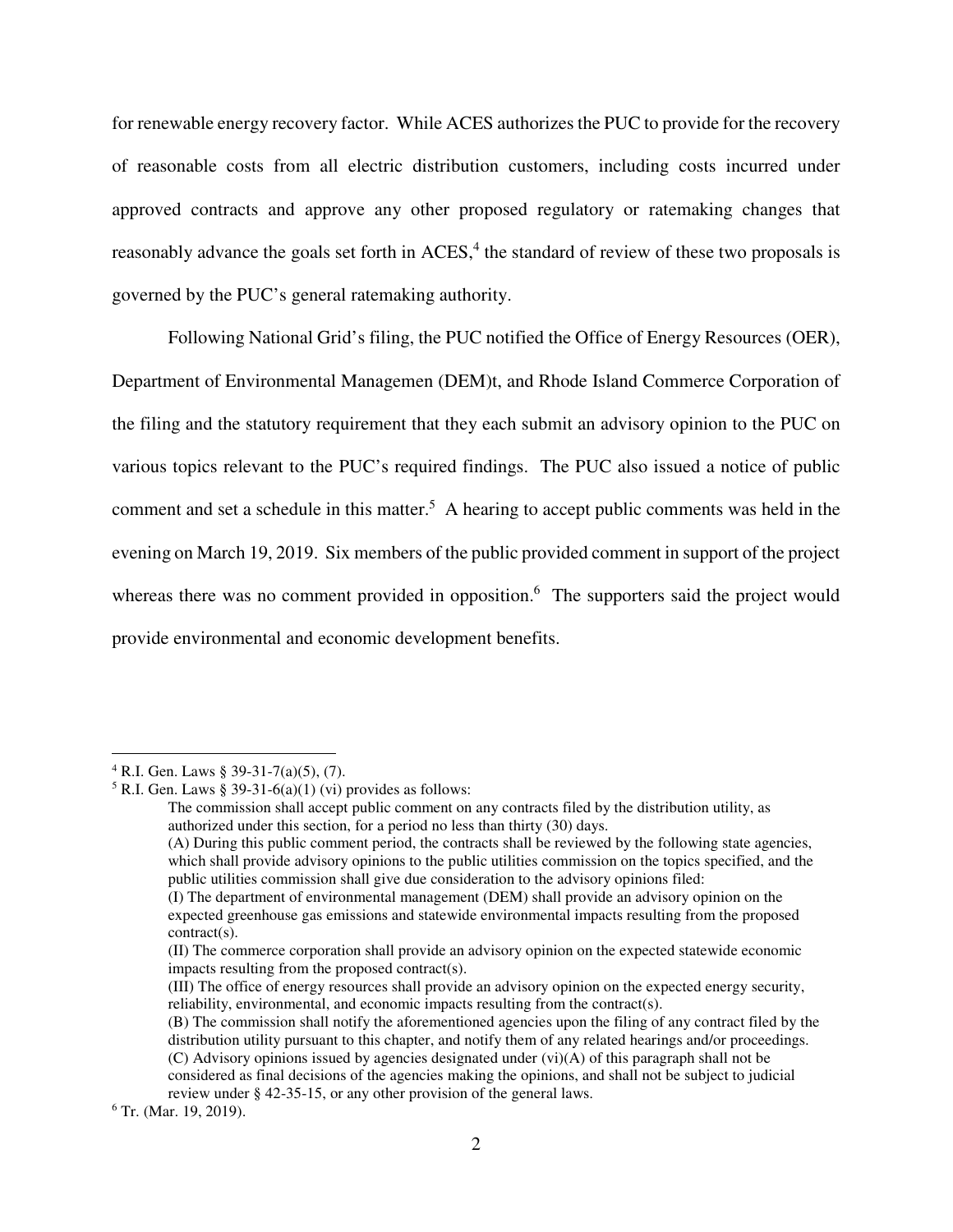On May 28, 2019, following six days of hearings, the PUC reviewed the evidence, including advisory opinions, discovery, and prefiled testimony, and approved the PPA, finding it consistent with ACES. The PUC denied National Grid's request for remuneration, finding it unsupported and neither legally required nor necessary. The PUC found that the Company shall be entitled to cost recovery of the PPA products but determined it appropriate to wait until a future time, closer to the project achieving commercial operation, to approve a specific mechanism.

## **II. Commission Findings and Analysis**

#### **A. Standard of Review**

 $\overline{a}$ 

As noted above, ACES set out the standard of review and criteria the PUC must use in making its decision. Under ACES, to approve the PPA, the PUC must make each of the findings set out in the first five following section headings. The final two section headings address the Company's proposed remuneration and cost recovery.

## **1. The PPA was the result of a reasonable, open, and competitive method of soliciting proposals from renewable energy developers**

The PPA, signed by the contracting parties and filed with the PUC for approval, resulted from a competitive solicitation that allowed for a reasonable amount of negotiation. The PUC has previously found that the use of requests for proposals (RFP) together with a robust review process has been an effective method of procuring renewable energy.<sup>7</sup> Here, at the outset of what led to this PPA, an RFP for offshore wind projects was issued by all of the Massachusetts investor-owned electric distribution companies after it was approved by the Massachusetts Department of Public

<sup>&</sup>lt;sup>7</sup> Brennan and DiDomenico Jt. Test. at 31; http://www.ripuc.org/eventsactions/docket/4929-NGrid-Brennan-DeDomenica(2-7-19).pdf. *See* Order No. 23102 (Apr. 9, 2018); Order No. 20215 (Dec. 1, 2010); 810-RICR-40-05- 1 (Long-Term Contracting Standards for Renewable Energy);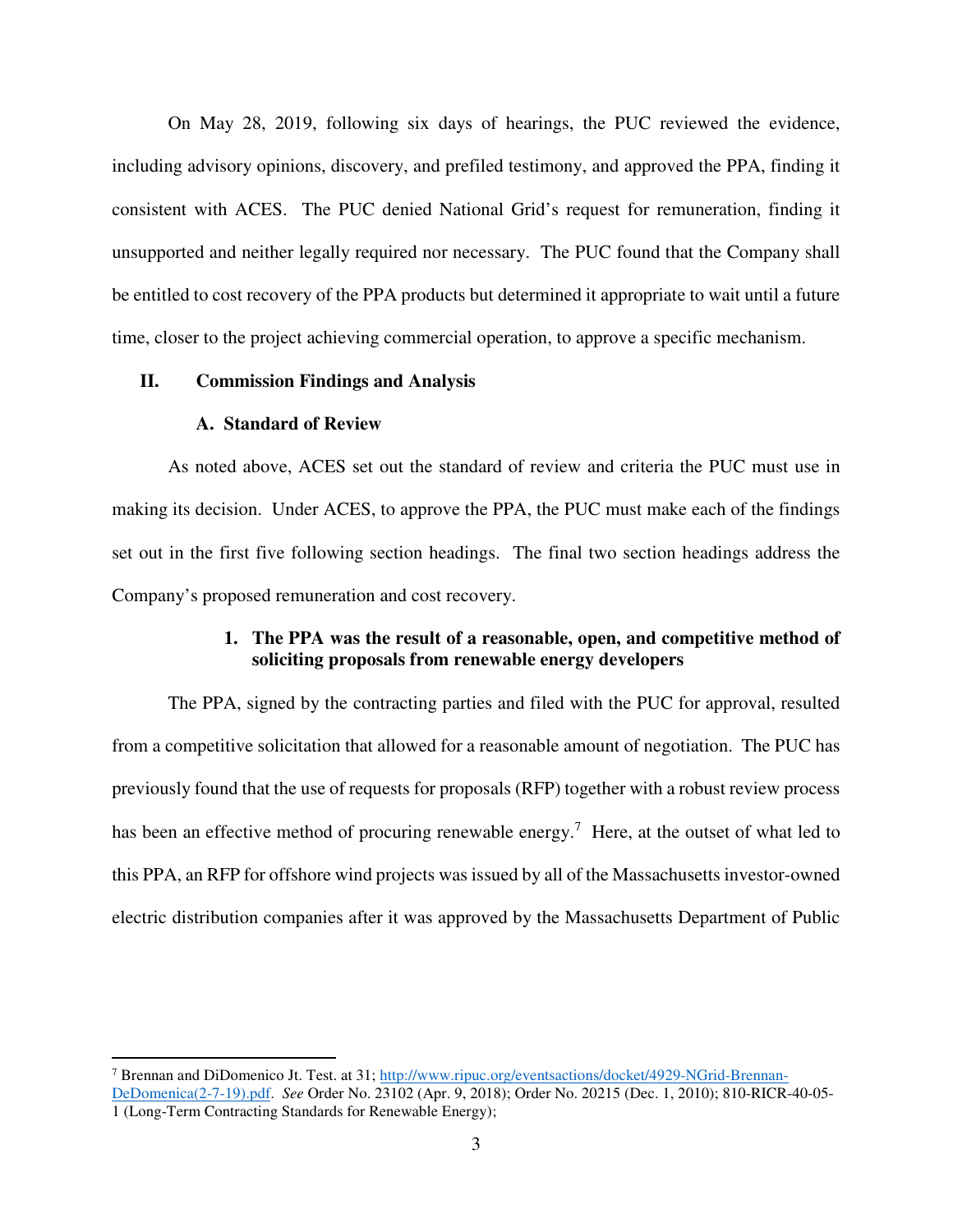Utilities.<sup>8</sup> The RFP allowed the Massachusetts electric distribution companies to invite other states to participate in the projects under certain conditions.<sup>9</sup>

The RFP was distributed to approximately 600 individuals and entities with an interest in developing renewable energy projects. It was also posted publicly on a dedicated website. The evaluation process included three stages. In the first, proposals were reviewed to ensure they met eligibility and threshold requirements. In the second, proposals were evaluated based on specific quantitative and qualitative criteria. Finally, the evaluation team conducted further analysis of the proposals to ensure that only viable projects that would provide cost-effective, reliable offshore wind energy with limited risk, would be available for selection. Three qualified bidders submitted eighteen bids with twenty-seven pricing variations. Following Massachusetts' selection of 800MW of offshore wind from another developer, Rhode Island reviewed the analysis prepared by the Massachusetts evaluation team and, based on its review, selected the 400MW DWW Rev I project for contract negotiations.<sup>10</sup> The parties did, in fact, negotiate changes to the model PPA that was included in the procurement process. $<sup>11</sup>$ </sup>

## **2. The requirements of the solicitation were met**

The undisputed evidence in the record was that the requirements of the solicitation were met. The Massachusetts evaluation process, which Rhode Island accepted, included a review by an independent evaluator hired to provide oversight to ensure the process was open, fair, and transparent and to ensure the process was not unduly influenced by an affiliated company.<sup>12</sup> National Grid's witnesses, Timothy Brennan, Director or Regulatory Strategy and Integrated

<sup>8</sup> Brennan and DiDomenico Jt. Test. at 11.

<sup>9</sup> *Id*. at 5-6.

<sup>&</sup>lt;sup>10</sup> *Id.* at 11-17; Dalton Test. at 8-9; http://www.ripuc.org/eventsactions/docket/4929-OER-Dalton%20(4-5-19).pdf. <sup>11</sup> OER Advisory Op. at 16-17; http://www.ripuc.org/eventsactions/docket/4929-OER-AdvisoryOpinion\_3-22-19.pdf.

 $12$  Brennan and DiDomenico Jt. Test. at 17; Dalton at 7.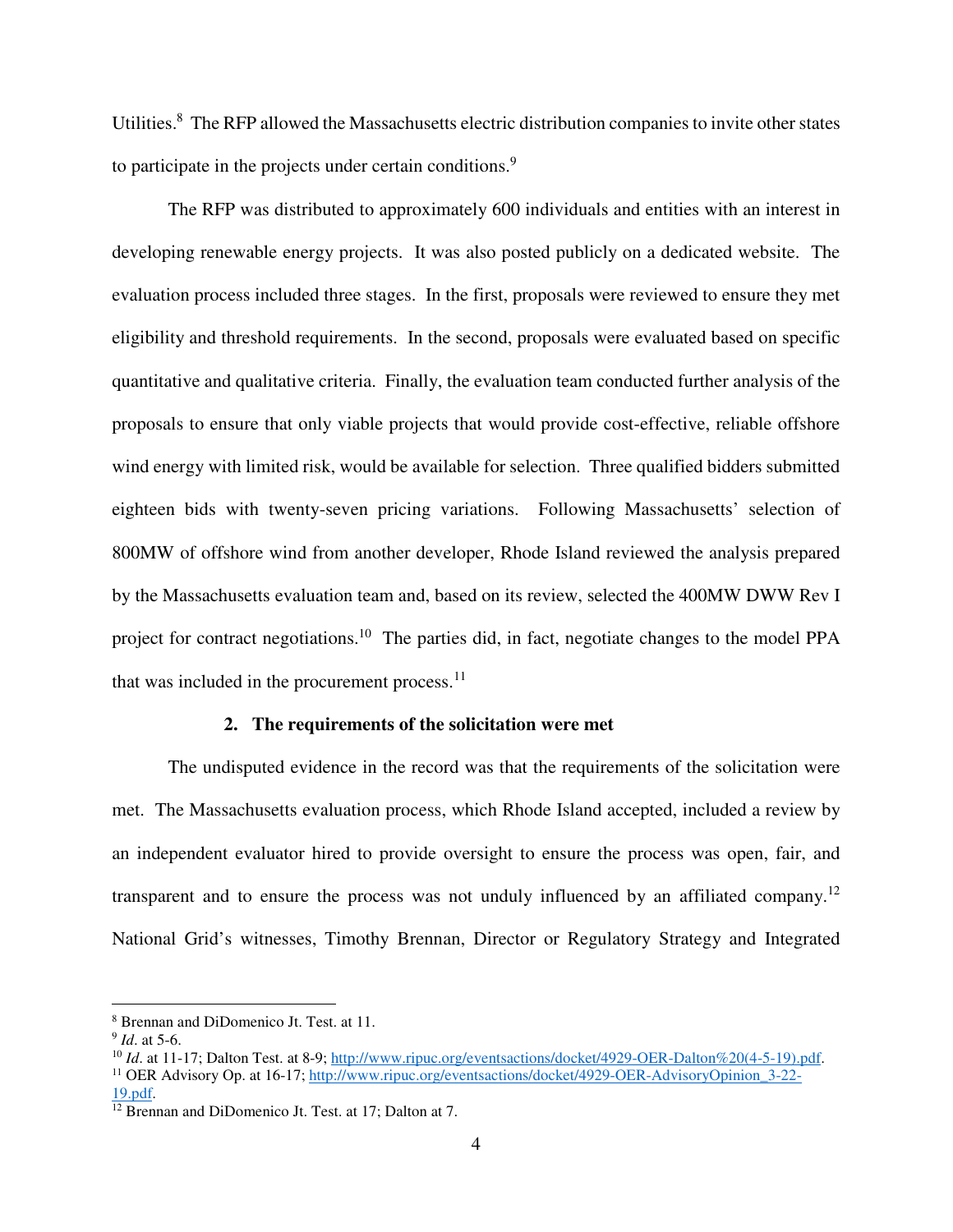Analytics Group for National Grid USA Service Company, Inc., and Corinne DiDomenico, Manager of Environmental Transactions, Energy Procurement of National Grid, testified that the independent evaluator concluded that these requirements had been met.<sup>13</sup>

### **3. The PPA is commercially reasonable**

## **a. The terms and pricing are reasonably consistent with what an experienced power market analyst would expect to see in transactions involving regional-energy resources and regionalenergy infrastructure**

The uncontested testimony was that the PPA was commercially reasonable in that it represented terms and conditions that an experienced power market analyst would expect to see in transactions involving regional-energy resources. The negotiation of contract terms commenced with a model PPA that had been provided to the bidders during the procurement process. John Dalton, President of Power Advisory LLC, a consultant retained by the Division of Public Utilities and Carriers (Division) and OER, testified that the model PPA was consistent with other PPAs used in regional procurements, such as those approved by the PUC in Docket No. 4822. He referenced OER's Advisory Opinion which outlined the modifications that had been made during negotiations and concluded that those modifications represented a balancing of commercial interests that would benefit Rhode Island consumers.<sup>14</sup>

Mr. Brennan and Ms. DiDomenico; DWW witness, Jurgen Weiss, Ph.D, a Principal with The Brattle Group; and Mr. Dalton each testified that the pricing was consistent with what they would expect to see in transactions involving regional energy resources. Of particular consideration was the fact that the pricing is consistent with contract pricing offered by other

<sup>&</sup>lt;sup>13</sup> Brennan and DiDomenico Jt. Test. at 17.

<sup>&</sup>lt;sup>14</sup> Dalton Test. at 11-12; Weiss Test. at 4, 9-10; http://www.ripuc.org/eventsactions/docket/4929-DWW-Weiss 4-5-19.pdf; Hr'g. Tr. at 93-94 (May 2, 2019).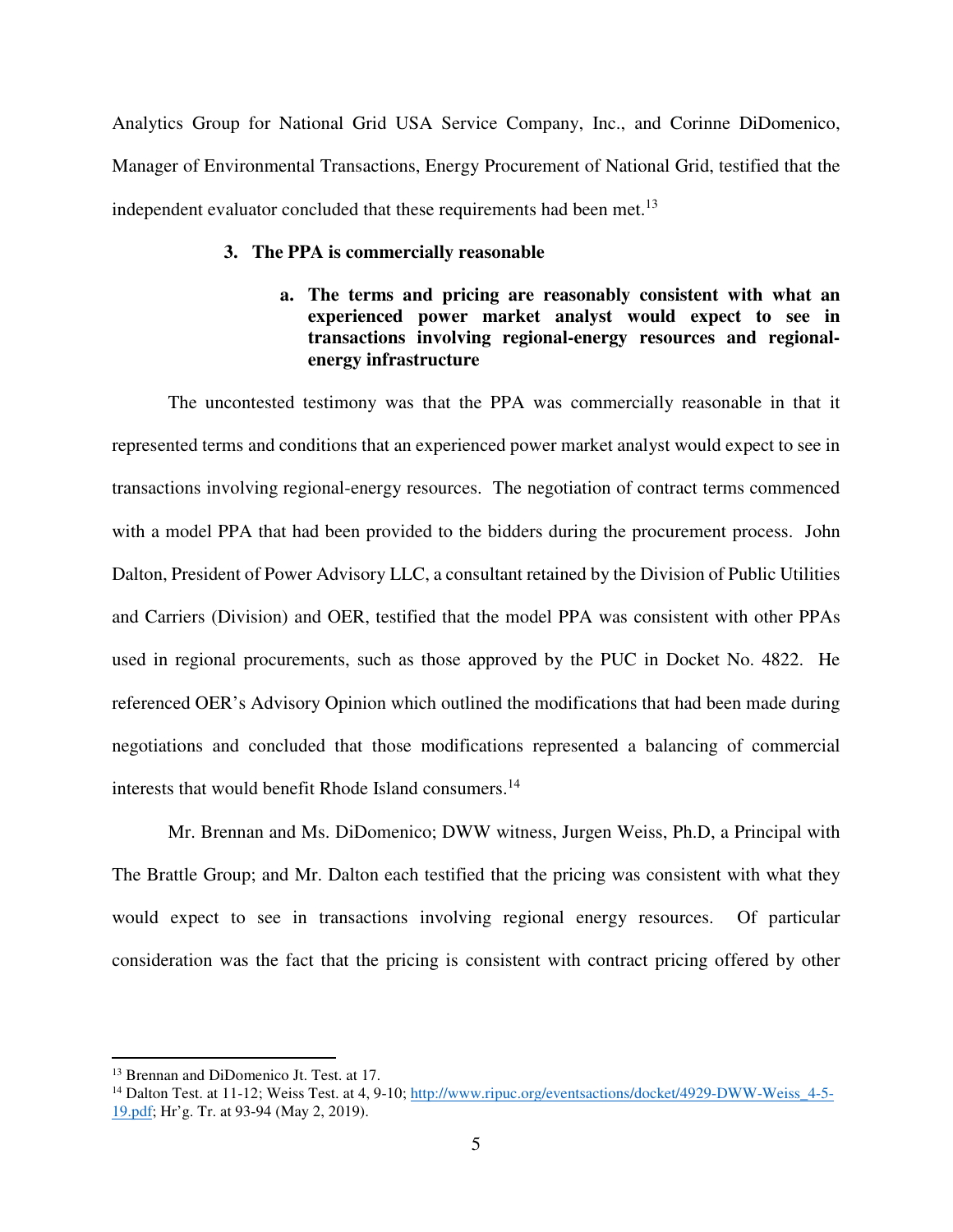offshore renewable energy resources in the same time frame.<sup>15</sup> For example, in December, the Connecticut Public Utilities Regulatory Authority approved a 200MW portion of the Revolution wind project for \$99.50/MWh, slightly above the price in the instant PPA before the PUC.<sup>16</sup> Additionally, Dr. Weiss testified that the 800 MW Vineyard Wind project approved by the Massachusetts Department of Public Utilities is, over time, approximately ten percent less expensive than the PPA before the PUC.<sup>17</sup>

Dr. Weiss also testified that the PUC should not consider price alone when assessing whether the pricing under the PPA is commercially reasonable. Where the statute does not require a least cost procurement, he testified, one should consider the overall benefit to cost ratio when determining whether a PPA price is commercially reasonable.<sup>18</sup>

Based on the testimony of these witnesses, the PUC found that the pricing in the PPA was commercially reasonable.

## **b. The project has a credible commercial operation date**

There was no dispute that the project has a credible commercial operation date. In the Company's prefiled testimony, the witnesses stated that they determined the project had a reasonable commercial operation date based on DWW's experience in offshore wind farm development. At the hearing, Ms. DiDomenico testified that during the bid evaluation period, the Company considered DWW's permitting timeline, interconnection timeline, and National Grid's own awareness of renewable energy project development milestones.<sup>19</sup> Mr. Dalton testified that the DWW project offered the latest commercial operation date of all the projects offered by the

 $15$  Weiss Test. at 9-11.

<sup>16</sup> *Id*. at 9.

<sup>17</sup> *Id*. at 11.

<sup>18</sup> Weiss Test. at 5; Hr'g. Test. at 87-88, 90.

<sup>19</sup> Brennan and DiDomenico Jt. Test. at 25-26; Hr'g. Tr. at 154-55 (May 2, 2019).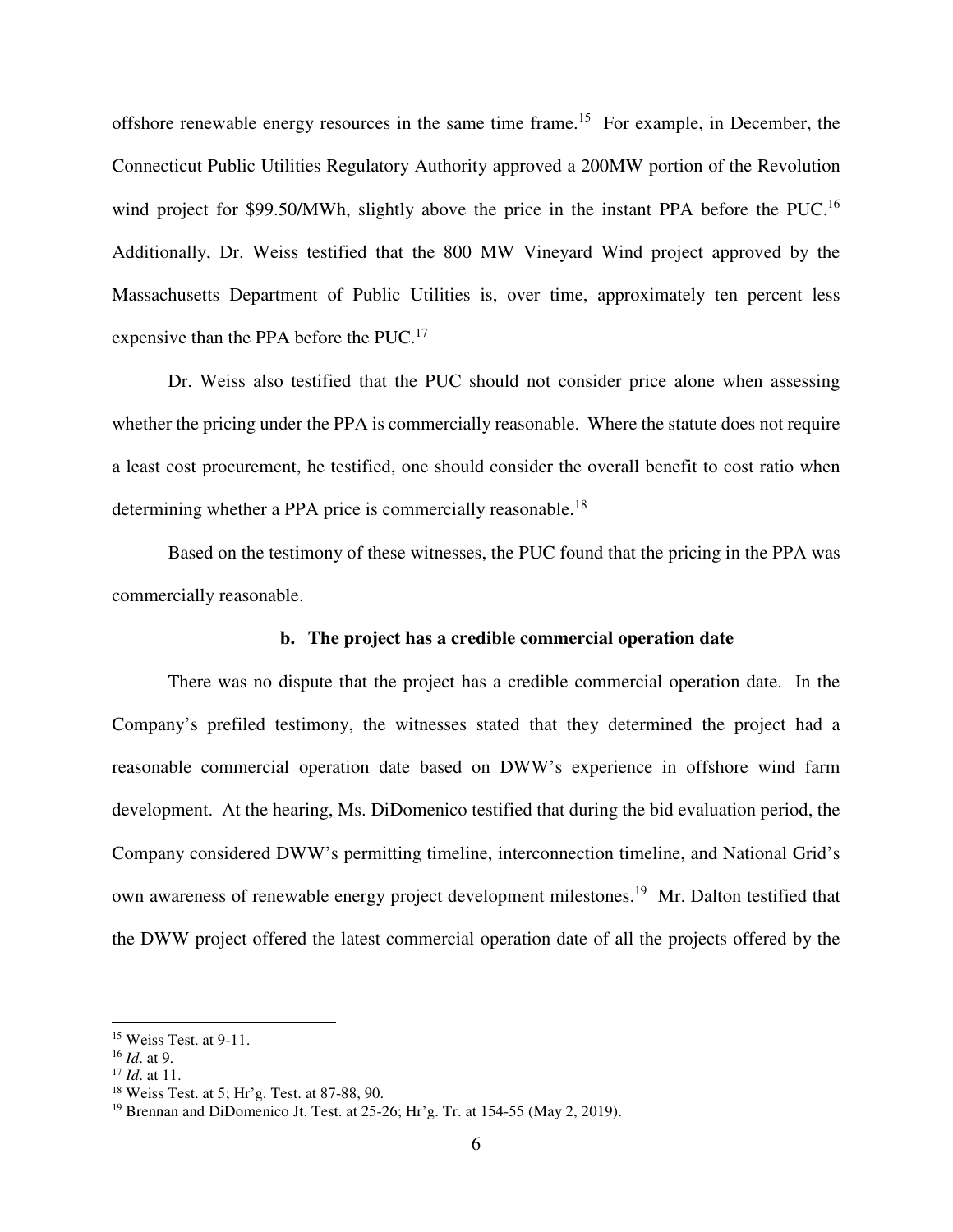three bidders. That combined with DWW's experience developing the Block Island Wind Farm led him to conclude that the project had a credible commercial operation date.<sup>20</sup> The PUC also noted that the commercial operation date can be extended from the first quarter of 2024 to January 15, 2028.<sup>21</sup> Based on the testimony of National Grid's witnesses and the OER and Division witness, the PUC found that the project has a credible commercial operation date.

## **c. The benefits to Rhode Island, including the total energy security, reliability, environmental and economic benefits to the State of Rhode Island and its ratepayers, likely exceed the cost of the project**

Notwithstanding the uncontroverted testimony that the benefits exceed the cost of the PPA, the record also showed that Rhode Island and its ratepayers face the risk that the cost may ultimately exceed the benefit of the project. Recognition of the risk, even if not quantified, is important in any analysis the PUC is asked to consider but is even more so the first time the PUC is asked for approval under a statutory standard of review. The record, however, while raising concerns that the testimony may paint too rosy a picture, did not clearly demonstrate a quantifiable risk. There is no basis, therefore, for the PUC to make a definitive finding that either the costs will exceed the benefits, or the benefits will not exceed the costs. Thus, based on the record before it, the PUC reasonably concluded that the benefits to Rhode Island were likely to exceed the costs of the project.

#### **i. The direct costs of the PPA may exceed the direct economic benefits**

 On a net present value (in 2018 dollars), the direct costs of the PPA total \$1,333,945,342 and the direct benefits total \$1,338,612,074. The PPA is expected to achieve \$4.67 million in direct net benefits to ratepayers.<sup>22</sup> The direct benefits are simply the difference between the PPA

 $20$  Dalton Test. at 14-15.

<sup>&</sup>lt;sup>21</sup> PPA Section 3.2; National Grid's Response to PUC 2-19; http://www.ripuc.org/eventsactions/docket/4929-NGrid-DR-PUC2 3-18-19.pdf.

<sup>&</sup>lt;sup>22</sup> National Grid's Response to PUC 5-1; National Grid's Response to PUC 3-7, Attachment 3-7-A.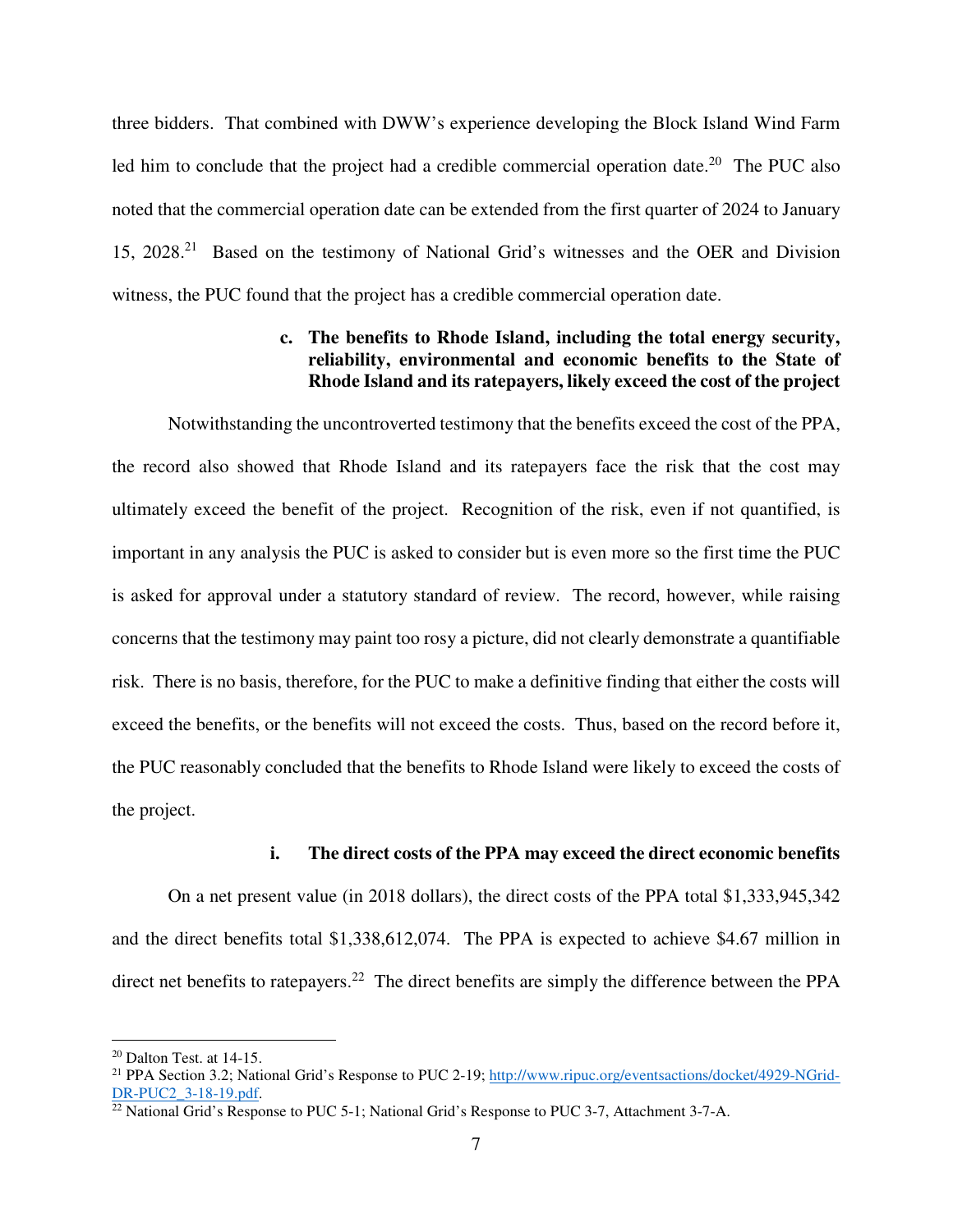costs and the anticipated market value of the energy and RECs delivered under the PPA. If the combined market value of these products exceeds the cost paid under the PPA, direct net benefits are realized. The record shows that the energy purchased under this PPA will never cost less than the market value of energy.<sup>23</sup> The energy product will realize a net loss of \$66.4 million over the term of the PPA.<sup>24</sup> The REC product is projected to realize a net benefit of \$71.1 million.<sup>25</sup> Therefore, because the energy cost is projected to always exceed the market price, realization of direct benefits depends entirely on the veracity of the REC forecasts.

 The entire direct net benefit of the PPA is expected to be realized in the second half of the last year of the PPA.<sup>26</sup> This result is dependent on a doubling of REC market prices between 2027 and  $2028<sup>27</sup>$  If such an event is delayed by even six months, all else being equal, the PPA will remain a net direct economic loss to ratepayers. This doubling will occur if there is a shortage of RECs. The predicted shortage is based on projected load data.<sup>28</sup> If the load data is overstated, there is a risk the shortage will not occur as forecast and therefore, market prices will not spike.

To forecast REC requirements, the Tabors Caramanis Redkevich (TCR) model relied upon by the parties, utilizes a number of data sources, including forecasts of net summer peak load from ISO-New England's 2018 CELT (capacity, energy, loads, transmission) Report. While witnesses testified that the ISO-NE CELT Report is the best information available, a review of past reports shows that ISO-NE consistently overestimates weather normalized annual summer peak for load,

<sup>23</sup> National Grid's Response to RR-2, Figure 1.

<sup>&</sup>lt;sup>24</sup> National Grid's Response to PUC 3-7, Attachment 3-7-A.

 $^{25}$  *Id.* 

<sup>&</sup>lt;sup>26</sup> National Grid's Response to PUC 5-1, indicating that the PPA enters the final year with a net loss of \$7.78 million and is expected to break even in the second half of that year.

 $27$  National Grid's Response to PUC RR-2, Figure 3.

<sup>&</sup>lt;sup>28</sup> National Grid's Response to PUC RR-2, Figures 1 and 2; Hr'g. Tr. at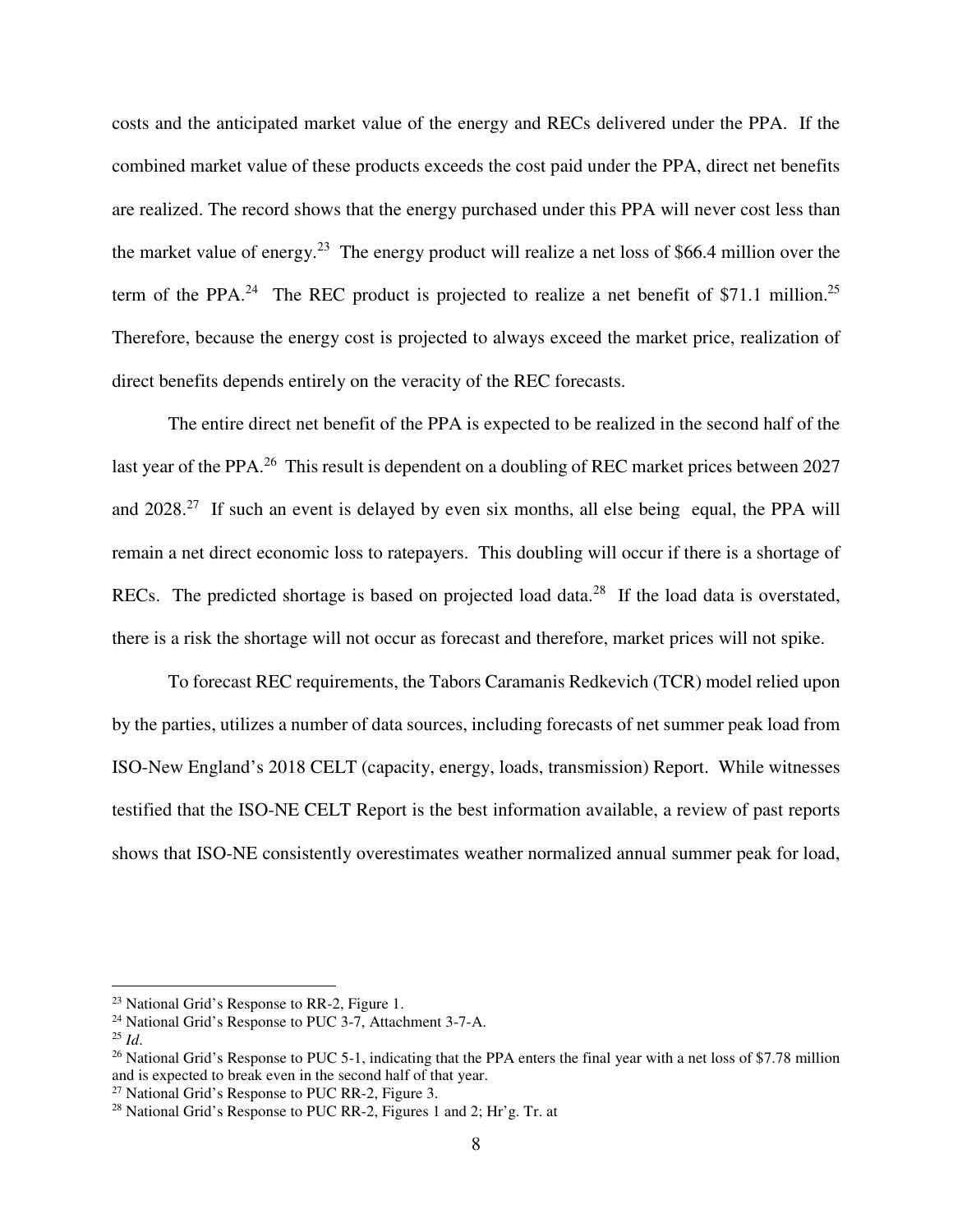net of photovoltaics and passive demand response.<sup>29</sup> An overestimate of the load will result in an overestimate of the RECs needed. The risk here is that an overestimate of the RECs needed compared to the RECs expected in the region at the same time, may lead to a faulty conclusion that there will be a shortage of RECs and a corresponding increase in prices. The risk is exacerbated because the spike in the market value of RECs is driven by marginal scarcity. If there is adequate supply, even by one, of RECs in the region, the price will remain very low.<sup>30</sup> In short, the market value of RECs turns on a dime, and all else being equal, so do the direct economic benefits of this PPA.

The risk, however, cuts both ways. If low REC prices persist, the region may increase their states' renewable energy requirements, and all else being equal, boost REC market values in the future. As with any forecast, there is a risk. And that risk could move in either direction. The evidence in the record, however, while not quantified, suggests that there is a small margin for error in the forecasts. Notwithstanding these concerns, the testimony in the record was that the direct benefits should exceed the costs and any risk addressed in this section was not quantified in a manner to overrule the conclusions in the testimony.

#### **ii. The indirect energy market savings may not be fully realized**

The indirect benefits of this PPA include \$86.967 million in energy market price savings to Rhode Island energy customers and \$1.157 billion in energy market price savings to other New England customers through an overall price suppression effect from the offshore wind farm.<sup>31</sup> Mr. Brennan explained that energy supply cost savings are realized when the marginal generating

 $^{29}$  Hr'g. Tr. at 117 (May 2, 2019); Hr'g. Tr. at 76-77 (May 9, 2019); National Grid's Response to PUC 6-1. Even more recently, the actual 2018 summer peak load was 573 MW lower than forecast in the 2018 CELT Report and the 2019 summer peak load forecast is 189 MW lower than forecast in the 2018 CELT Report. *Id*.

<sup>30</sup> National Grid's Response to RR-2, Figure 3.

<sup>&</sup>lt;sup>31</sup> National Grid's Response to PUC 3-7.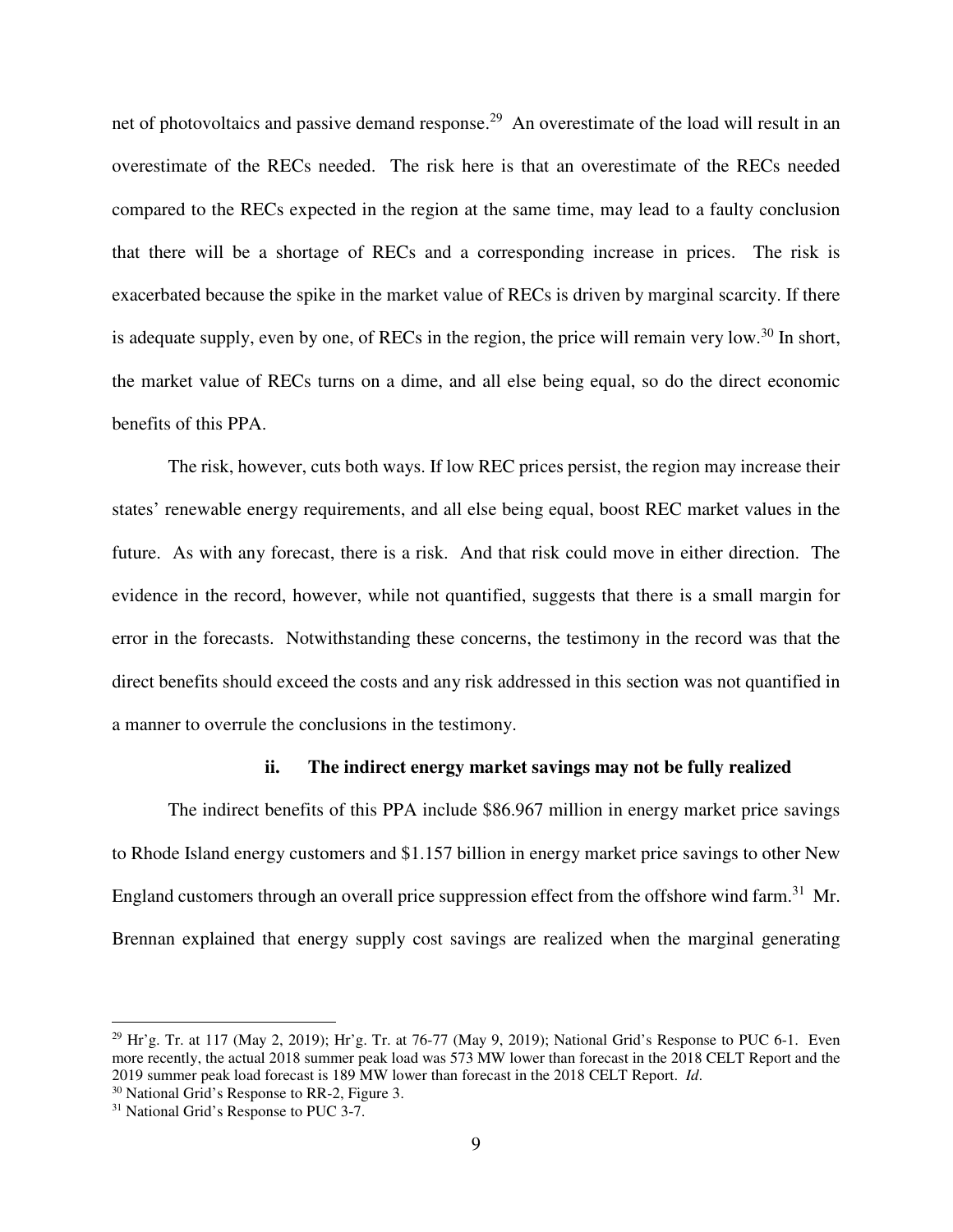resource has a lower clearing price than the market otherwise would have. Since all generating units receive the clearing price, the total revenue paid to the energy market by load will be lower.<sup>32</sup>

There are multiple wholesale markets, including the Forward Capacity Market (FCM) which is designed to pay generation for its availability to deliver energy when needed.<sup>33</sup> Mr. Brennan explained that generating units bid into the FCM seeking to earn the difference between the revenue the generator can earn in the energy market and its needed revenue, a difference Mr. Brennan referred to as the "missing money,"<sup>34</sup> The cost of the capacity market, as well as the cost of ancillary services, are paid for by load.<sup>35</sup> Because the modelling did not quantify the impact on capacity values or ancillary services values, it is unclear what the net impact across markets will be if generation seeks to make up for the lost energy revenues resulting from the energy market price suppression.<sup>36</sup> ISO-New England might grant cost-based recovery for reliability or fuel security reasons, and thus reduce the projected energy market savings. States may also provide uplift to generators for other reasons.<sup>37</sup> As a result, there is a risk that Rhode Island ratepayers may not realize the full projected indirect benefits from the energy market price savings.<sup>38</sup> Again, however, because of the lack of quantification of the risk, there is no basis for the PUC to definitively find that total benefits will not exceed the costs.

## **iii. The increase in PPA market value from extreme winter fuel prices may not be fully realized**

The increase in project PPA market value during a period of extreme winter fuel prices has been lauded as an indirect economic benefit to Rhode Island ratepayers. This value is projected to

<sup>32</sup> Hr'g. Tr. at 59-63 (May 1, 2019).

<sup>33</sup> *Id*. at 59 (May 1, 2019).

<sup>34</sup> *Id*.

<sup>35</sup> *Id*. at 74.

<sup>&</sup>lt;sup>36</sup> *Id.* at 56-57. Based on a qualitative analysis, National Grid projected an increase in ancillary services costs. National Grid Response to PUC 3-6.

<sup>37</sup> Hr'g. Tr. at 100-01, 152-54, 159-61 (May 1, 2019).

<sup>38</sup> National Grid's Response to PUC 3-6.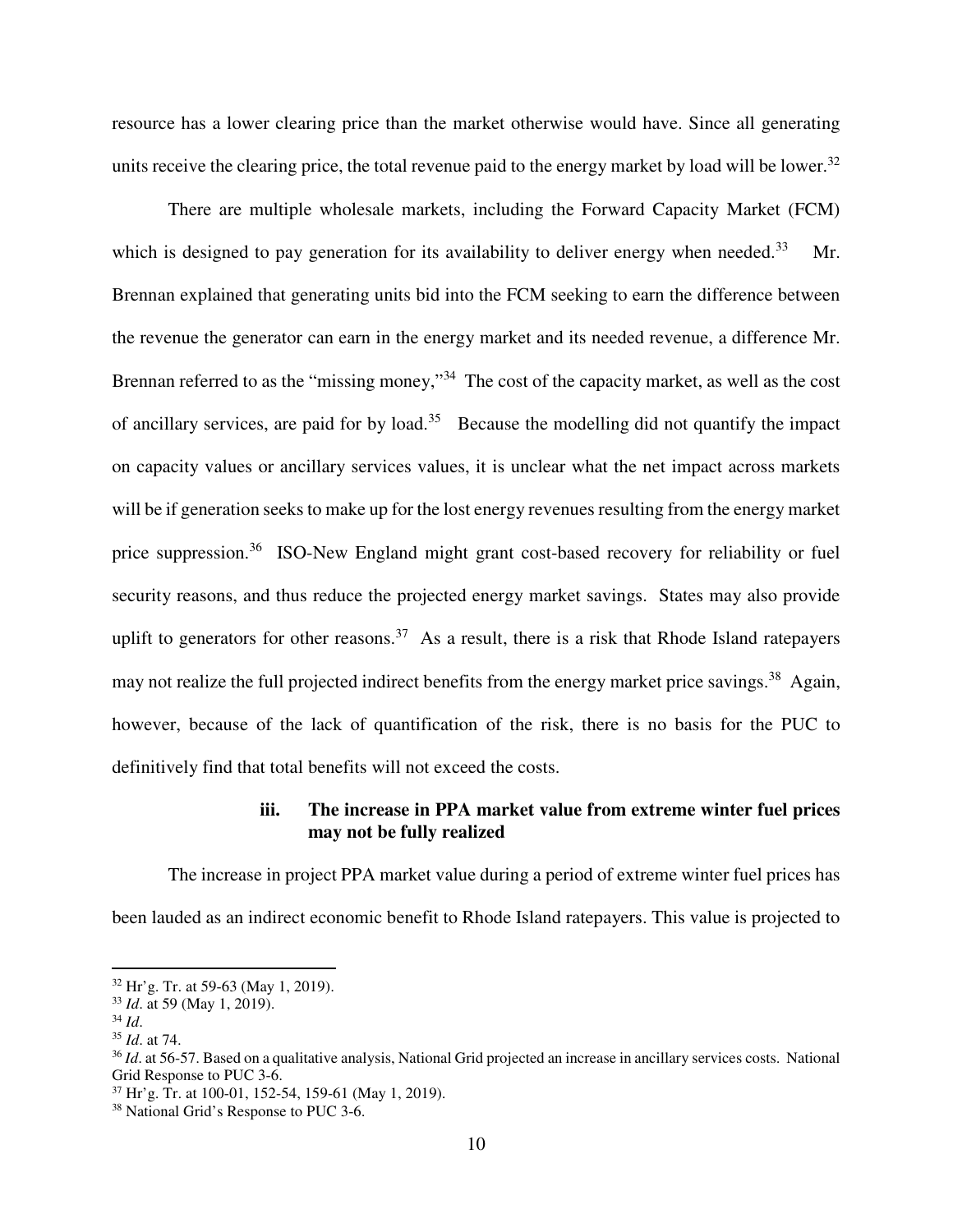be \$25.4 million.<sup>39</sup> The PUC is concerned that the benefits may be overstated as there may have been a flaw in the statistical analysis. It appears the effect of the 2013/2014 winter on forecasted prices may have been included twice without statistical justification. The extreme winter prices experienced in 2013/2014 were included in the baseline projection for the 2024/2025 energy price, and then TCR applied an additional markup to that price by applying the impact of the 2013/2014 winter price again.<sup>40</sup> Therefore, the PUC was concerned the benefits may have been overstated. This is another risk for ratepayers. However, because the explanation of the analysis was not crystal clear, the PUC cannot conclude definitively that the total benefits will not exceed the costs.

## **iv. The economic benefits to Rhode Island may not be fully realized**

The economic benefit to Rhode Island from this PPA is estimated to be in excess of \$400 million.<sup>41</sup> The total economic benefit is described as including direct, indirect, and induced impacts on employment, earnings, output, and value added during the construction and operations phases of the project.<sup>42</sup> Despite testimony that a full economic impact model should consider the impact of any changes to electric rates, neither of the economic impact models considered the potential impact of any increases or decreases in electric bills or the cost of electric power that might result from this PPA.<sup>43</sup>

The PPA is projected to have direct net costs of \$123 million (net present value 2018\$) during the first four years of operation.<sup>44</sup> Based on an annual unitized amount per kWh, an average residential ratepayer (6,000 kWh per year) will pay approximately \$164 for this PPA over the first

<sup>39</sup> National Grid's Response to PUC 3-7.

<sup>&</sup>lt;sup>40</sup> The record also does not provide an explanation for TCR's assumption that a period of extreme winter prices will occur once in fifteen years.

<sup>41</sup> Brennan and DiDomenico Jt. Test at 25; National Grid's Response to PUC 3-7; National Grid's Initial Filing, Schedule NG-6 at 1; Commerce RI Advisory Op. at 8.

<sup>42</sup> National Grid's Initial Filing, Schedule NG-6 at 1; Commerce RI Advisory Op. at 8.

 $^{43}$  Hr'g. Tr. at 65-67 (May 9, 2019). Mr. O'Neill testified that there is an economic model capable of analyzing the effect of bill impacts.

<sup>44</sup> National Grid's Response to PUC 5-1.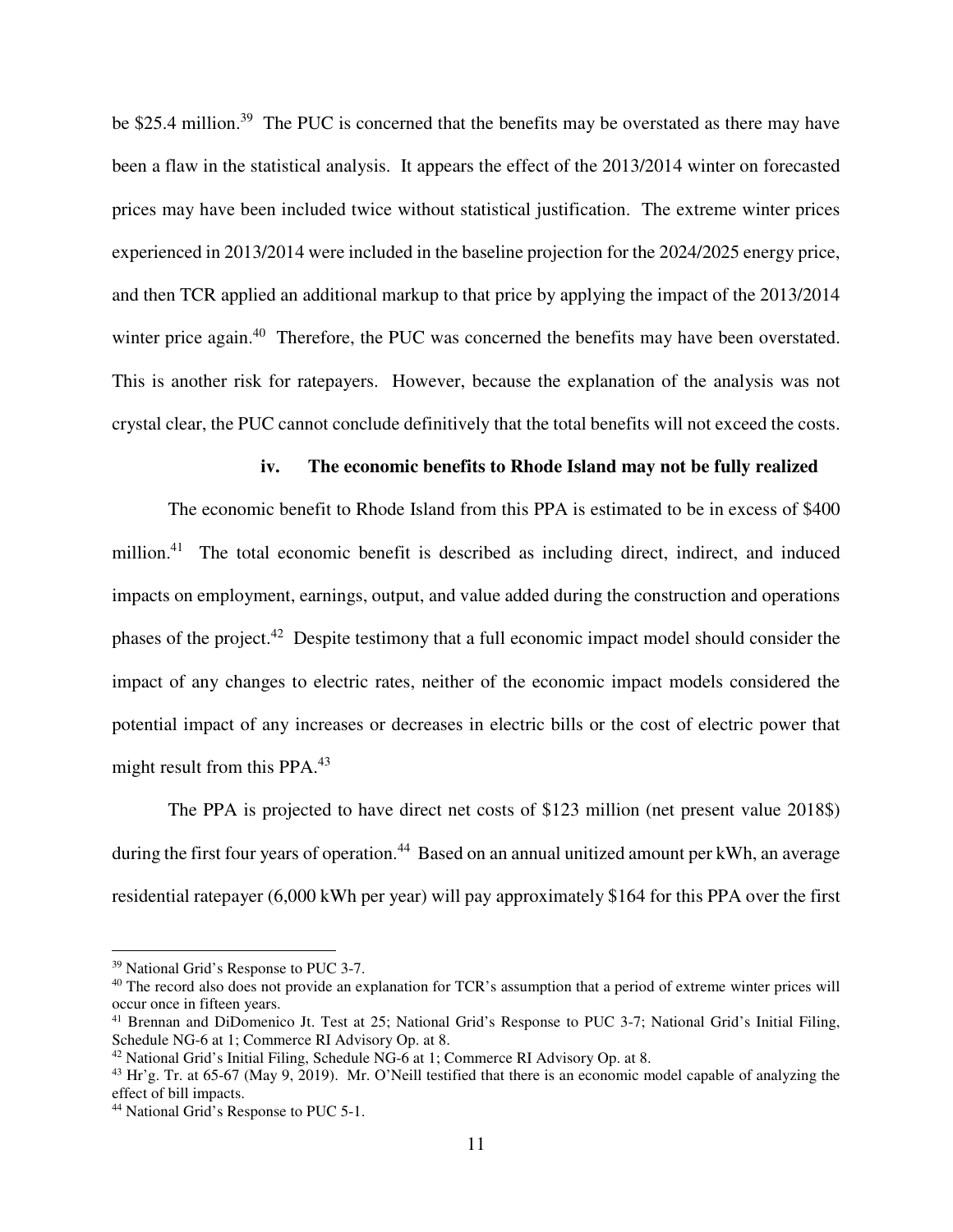four years. This rate impact scales linearly with consumption, with a 19,710,000 kWh per year customer paying \$540,448 for this PPA over the first four years. Based on the projections in discovery, ratepayers will recoup their costs over the next 11 years.<sup>45</sup> Despite expert testimony that it is important to understand the impacts of the net direct costs on employment and other economic indicators in the early years of this PPA, that analysis was not conducted.<sup>46</sup> Also unexplored by the analyses is the timing of economic impacts: the net direct costs of this PPA will be charged to ratepayers at the start of the operations phase when construction-related employment and earnings benefits end.<sup>47</sup>

Because of the incomplete economic analysis, there is a risk that the economic benefits over the term of the PPA may be overstated. However, unlike the testimony from customers and intervenors in prior offshore wind farm dockets, there was no evidence presented to quantify the impact such that the PUC could find the costs to the Rhode Island economy will definitively exceed the benefits. The PUC cautions that future economic impact analyses should include a full analysis of the impact of any above market costs during the term of a PPA which follows the end of the construction period.

#### **4. The PPA is consistent with the region's greenhouse gas reduction targets**

The estimated reductions in greenhouse gas emissions was not a consistent figure.<sup>48</sup> The evidence in the record, however, demonstrated that each model and methodology used produced directionally consistent conclusions that the project will result in a reduction to regional greenhouse gas emissions.<sup>49</sup> Based on DEM's Advisory Opinion, the testimony of DWW witness

<sup>45</sup> *Id*.; National Grid's Response to PUC 5-4.

<sup>46</sup> Hr'g. Tr. at 43-47, 65-67 (May 9, 2019).

<sup>47</sup> *Id*.

<sup>48</sup> *See* DEM Advisory Opinion at 4; http://www.ripuc.org/eventsactions/docket/4929- DEM\_Advisory\_Opinion\_2019-3-22.pdf; OER Advisory Opinion at 28-29; Luciani Test. at 4, Exhibit 3; http://www.ripuc.org/eventsactions/docket/4929-DWW-Luciani(4-5-19).pdf.

<sup>49</sup> DEM Advisory Opinion at 5-6.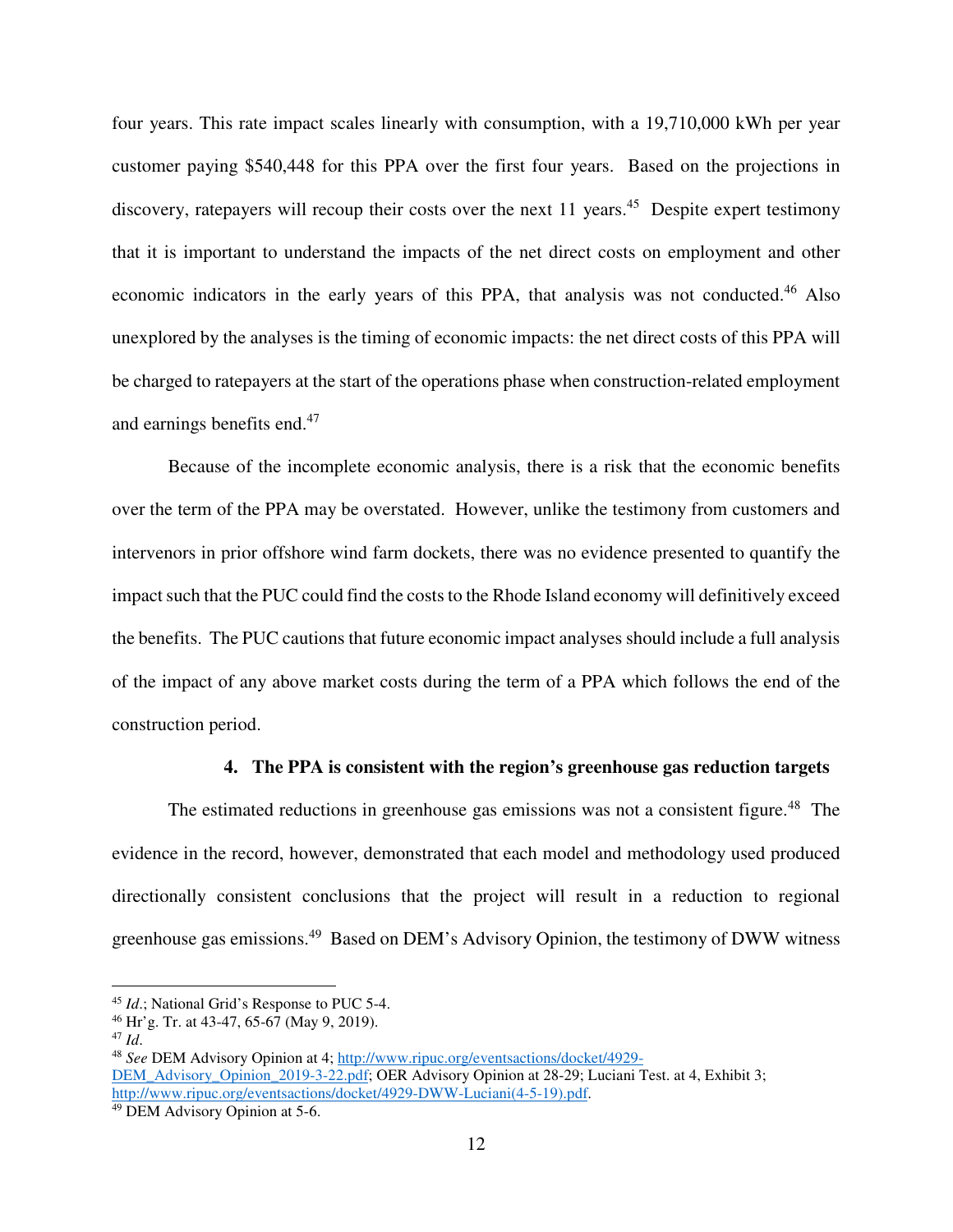Ralph Luciani, Director in Energy Practice for Navigant Consulting, and the Advisory Opinion of OER,<sup>50</sup> the PUC concluded that the PPA is consistent with the region's greenhouse gas reduction targets.

## **5. The PPA is consistent with the purposes of ACES**

The findings in part II.A, sections one through five, above encompass each of the purposes of ACES. No further findings are necessary.

## **6. The Company is not entitled to financial remuneration**

National Grid requested remuneration of 2.75% calculated on the total contract cost, estimated to be greater than \$88 million, in nominal dollars, over the life of the contract.<sup>51</sup> The PUC denied the request. Accordingly, ratepayers will not be required to pay \$88 million over twenty years to National Grid's shareholders in addition to the contract costs.

The PUC's denial was soundly grounded. First, unlike other legislation passed by the General Assembly, the ACES legislation neither requires nor specifically authorizes the PUC to give National Grid's shareholders remuneration. Second, National Grid failed to provide any credible evidence that National Grid's credit rating would be harmed by entering into a power contract for which it was guaranteed full cost recovery, nor that it would be harmed in any way.<sup>52</sup> The PUC neither will, nor should award National Grid's shareholders millions of dollars based on supposition. Third, the PUC sets rates based on law, economics, and evidence. It does not hand out a "gratuity" or tip a utility because of its cooperation in signing a contract that poses no risk to the utility to advance state policy. Indeed, a utility can be mandated to procure energy for its

<sup>50</sup> OER Advisory Opinion at 26-31.

<sup>51</sup> National Grid Response to PUC 2-9.

 $52$  As Mr. Kahal testified, if National Grid's credit rating was adversely affected, specifically due to the lack of an additional, guaranteed profit, and its cost of capital were to increase, the Company could seek rate relief under R.I. Gen. Laws § 39-3-11. Kahal Test. at 9.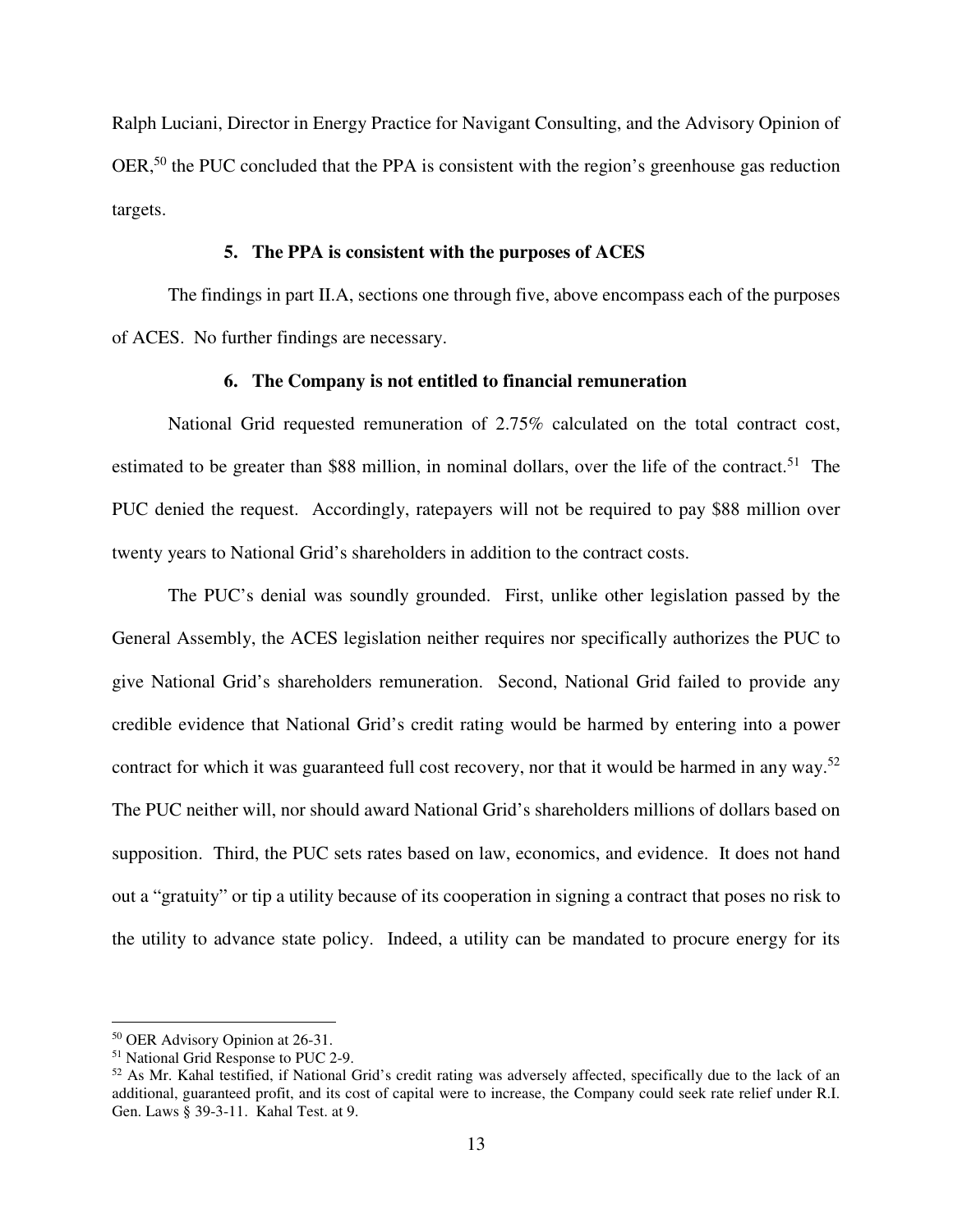customers, whether that energy comes from fossil-fueled generation or renewable sources, without receiving a gratuity.<sup>53</sup>

## **i. ACES does not require an award of remuneration**

The plain language of ACES, enacted in 2014, does not require an award of remuneration.<sup>54</sup> This is in stark contrast to other renewable energy statutes such as the Long-Term Contracting for Renewable Energy Act,<sup>55</sup> enacted in 2009; the Distributed Generation Standard Contracts Act,<sup>56</sup> enacted in 2011; and the Renewable Energy Growth Program Act,<sup>57</sup> enacted in 2014. The first two laws require remuneration specifically valued at 2.75% of the total payments made under the contracts. The Renewable Energy Growth Program does not require but allows remuneration and sets a rate of 1.75% of the payments made to enrolled projects.<sup>58</sup> Thus, a reading of the renewable energy procurement laws shows that the General Assembly has been clear, through its use of plain language in statutes, when it intends to authorize or direct the PUC to award remuneration. It therefore follows that the absence of such a mandate in a related statute evidences a clear intent not to require remuneration.

It should also be noted that the Renewable Energy Growth Program Act was enacted on June 30, 2014, and ACES was enacted just four days later. The former requires remuneration; the latter omits any reference to it at all. Had the General Assembly intended to require remuneration

<sup>53</sup> *See* R.I. Gen. Laws § 39-1-27.3, requiring electric distribution companies to procure Standard Offer and Last Resort supply for ratepayers at no profit; *See* R.I. Gen. Laws § 39-26-1-4, requiring all retail electric energy suppliers to procure a percentage of deliveries from renewable energy resources.

<sup>54</sup> Hevert Test. at 6.

<sup>55</sup> R.I. Gen. Laws § 39-26.1-4.

<sup>56</sup> R.I. Gen. Laws § 39-26.2-9.

<sup>57</sup> R.I. Gen. Laws § 39-26.6-13(j)(3).

<sup>&</sup>lt;sup>58</sup> *Id*. The Renewable Energy Growth Program also authorizes the PUC to establish more specific performance standards. R.I. Gen. Laws § 39-26.6-13(j)(2)-(3). All three of the named statutes require National Grid to procure renewable energy to meet mandatory, legislatively-enacted procurement goals. In contrast, the legislation at issue in this matter - ACES - allows for the voluntary procurement of renewable energy. While this may account for the difference in treatment by the General Assembly, it is not necessarily dispositive. For example, the Renewable Energy Standard, a mandatory renewable energy procurement statute, also does not allow for remuneration.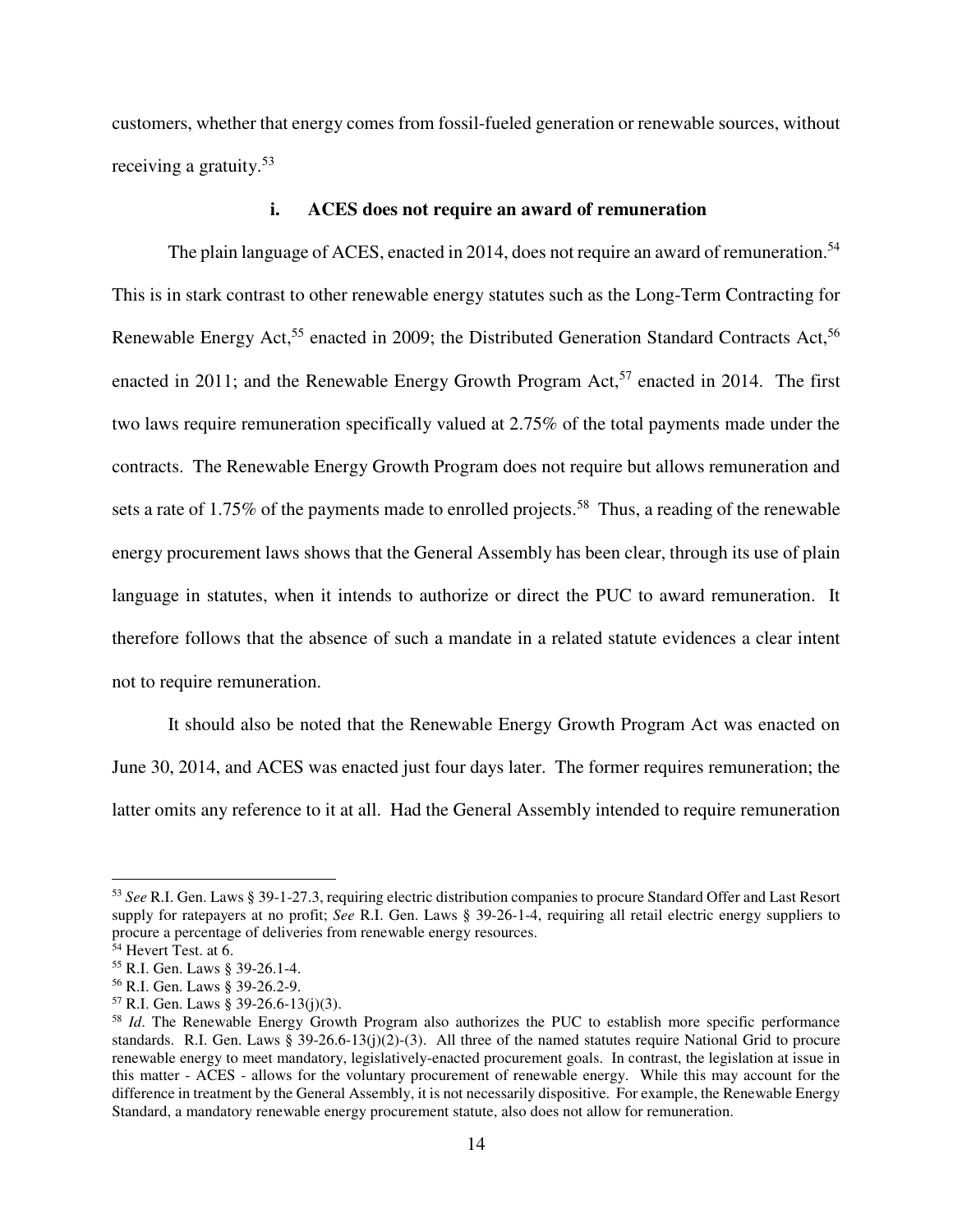for procurements under both statutory schemes, it would have said so. Having failed to include remuneration language in ACES, the legislature made its intent clear. Therefore, the PUC found that the General Assembly did not intend to require the PUC to grant National Grid a 2.75% shareholder payment calculated on the full cost of the PPA.

### **ii. The evidence does not support remuneration**

National Grid witness Robert Hevert, a financial consultant for utilities, testified that the requested remuneration was needed to compensate National Grid's shareholders for the use of capital and to offset some perceived risk to the Company's balance sheet. Mr. Hevert maintained that the financial obligation imposed by the subject PPA would lead to liquidity concerns and constrained cash flow.<sup>59</sup> He contended that an award of 2.75% remuneration would offset those concerns and compensate the Company for strategically using its strong balance sheet and credit rating to reduce financing costs to Ørsted and for advancing state policy.<sup>60</sup> Mr. Hevert argued that the total PPA costs of \$3.21 billion (nominal dollars) over a twenty-year period would present a financial risk to National Grid. He claimed that rating agencies would impute a large amount of debt that, in turn, could greatly increase the Company's capital costs resulting from a potential downgrade in the Company's credit rating.<sup>61</sup> He stated that all these concerns warranted remuneration.<sup>62</sup> Yet, Mr. Hevert also testified that nowhere in the May 14, 2018 Moody's report on The Narragansett Electric Company was there mention of power purchase agreements of any sort as affecting credit ratings factors, and he further stated that is not unusual.<sup>63</sup>

 $59$  Hevert Test. at 11, 16.

<sup>60</sup> Hevert Test. at 11-13.

<sup>61</sup> Hevert Test. at 25-26; Hevert Reb. at 38.

<sup>62</sup> Hevert Test. at 27-28.

<sup>63</sup> *Id.* at 21.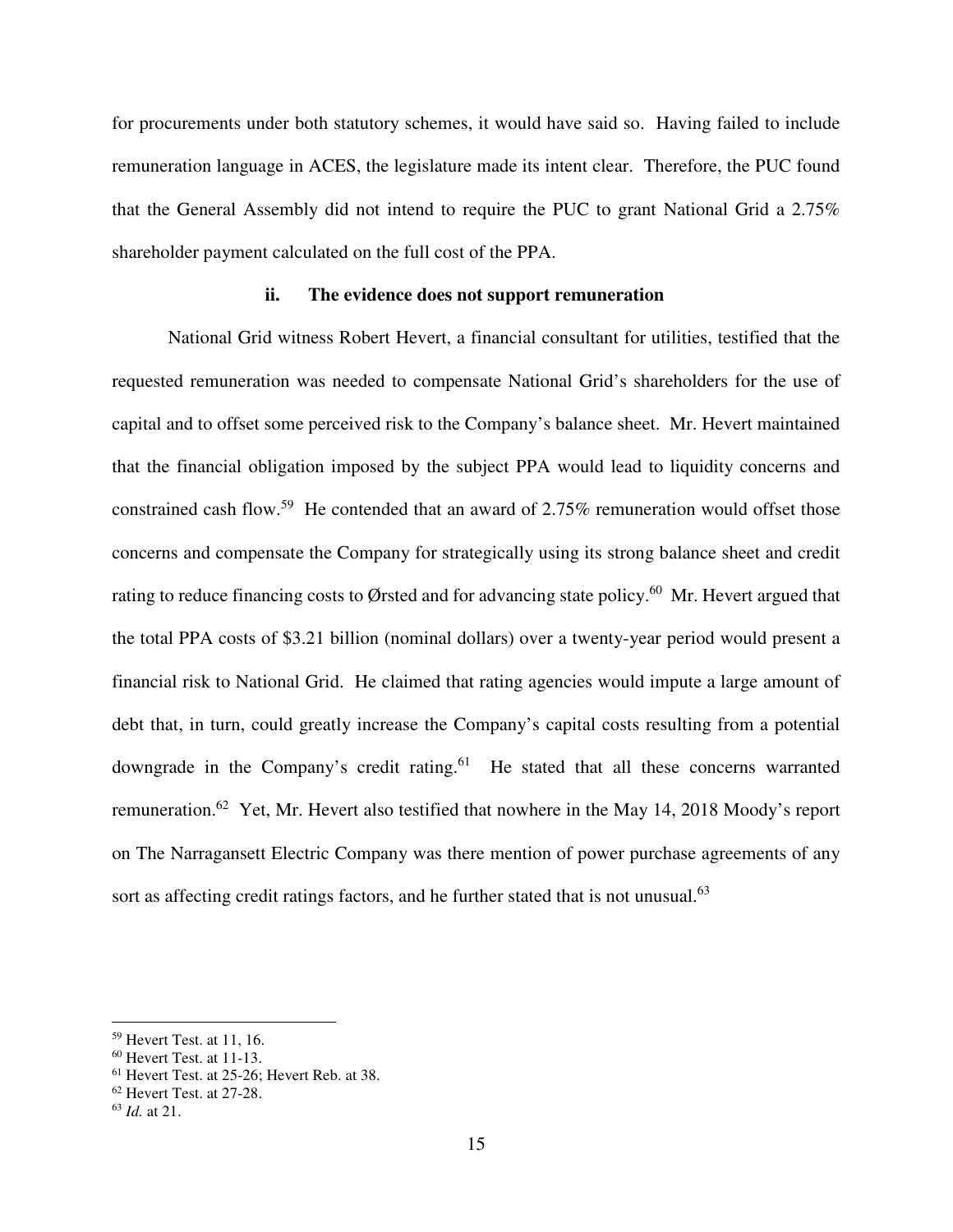Division witness Matthew Kahal, a consultant, refuted Mr. Hevert's claims. At the hearing, he testified that any debt imputation risk is small, if existent. He explained that the credit rating agencies would use the present value of the cost of the PPA, not the total nominal cost over time, and that would yield a smaller amount.<sup>64</sup> The ratings agencies would then multiply that reduced amount by a risk factor. Mr. Kahal stated that risk factor would be very, very small.<sup>65</sup>

Relying on explanation given by two rating agencies, he opined that it is highly unlikely that debt imputation would take place.

For example, he provided the following quote from Moody's:

Some utilities have the ability to pass through the cost of purchased power under PPAs to their customers. As a result, the utility takes no risk that the cost of power is greater than the retail price it will receive. Accordingly, we regard these PPA obligations as operating costs with no long-term debt-like attributes.<sup>66</sup>

Furthermore, Mr. Kahal stated that while Standard and Poor's (S&P) does sometimes treat PPAs

as debt equivalents for credit metric purposes, its decision to do so and the quantification of debt

imputed depend to a large degree on the cost recovery mechanism granted the utility.

In support, Mr. Kahal provided the following quote from S&P:

A 0% risk factor [meaning zero debt imputation by S&P] indicates that the burden of the contractual payments rests solely with ratepayers, as when the utility merely acts as a conduit for the delivery of third party's electricity.<sup>67</sup>

Thus, he stated, "[b]oth Moody's and S&P in those quotes describe cost recovery mechanisms

similar to [National Grid's] mechanism."<sup>68</sup> Mr. Kahal contended, based on these statements, that

when the ratings agencies are evaluating risk, they strongly consider whether there is a certain cost

 $\overline{a}$  $64$  Hr'g. Tr. at 69-70. National Grid calculated the net present value of the PPA at approximately \$1.33 billion. National Grid Response to PUC 5-7.

<sup>65</sup> Hr'g. Tr. at 70.

<sup>66</sup> Kahal Test. at 18.

<sup>67</sup> *Id*.

<sup>68</sup> *Id*.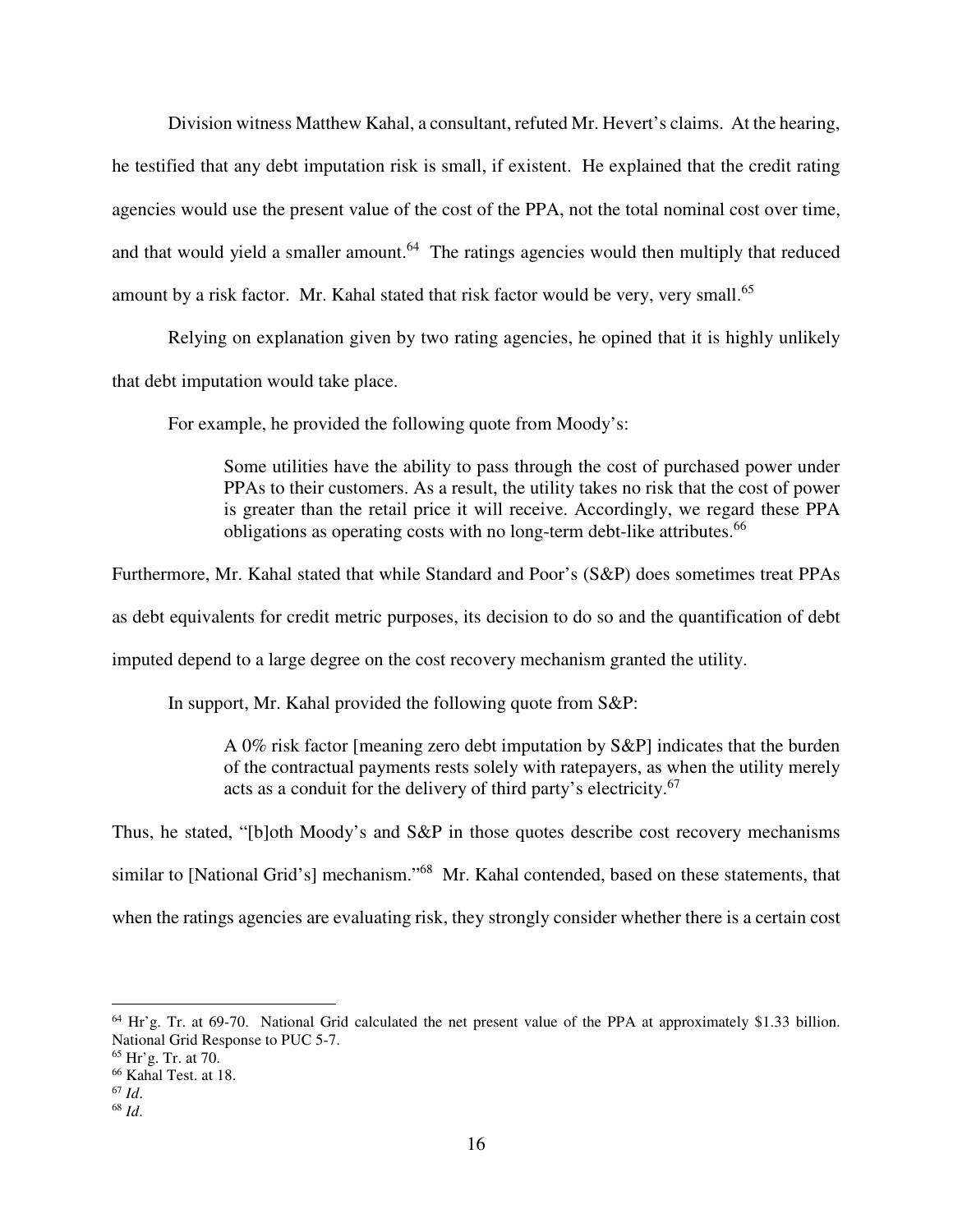recovery mechanism allowing dollar-for-dollar cost recovery.<sup>69</sup> It should also be noted, as Mr. Kahal stated, the credit rating agencies' reports do not mention remuneration as part of their analysis either.<sup>70</sup>

Mr. Hevert also argued that the PUC should consider the total nominal cost of the PPA over a twenty-year period as evidence of risk to the Company. The annual payments on the PPA amount to approximately \$161 million.<sup>71</sup> However, for comparison purposes, the 2018 Standard Offer Service expense was \$416.23 million and the 2017 Standard Offer Service expenses was \$337.43 million.<sup>72</sup> And, by law, the Company earns no remuneration or profit on this expense.

One should consider that the Company previously had Standard Offer Service contracts in place that were not fixed price contracts. They were comprised of a fixed base price and a fuel index adder. Those contracts totaled \$4.57 billion over an approximate nine-year period, from the end of 2000 through 2009, with expenses ranging from \$393.13 million to \$716.83 million annually. No additional remuneration or profit was allowed.

Mr. Kahal noted that the aforementioned Standard Offer Service contracts resulted in costs of a greater magnitude both overall and only on an annual basis. He also testified that it is very common in long term PPAs to have payments that vary with the market conditions.<sup>73</sup> This can result in volatility for both the utility and its ratepayers. The subject PPA, however, is a fixed price contract with ratepayers taking all of the market risk.<sup>74</sup>

Neither Mr. Hevert nor any other National Grid witness had conducted any analysis to quantify the expected or potential risk of the PPA to National Grid's credit quality, credit metrics,

<sup>69</sup> Hr'g. Tr. at 95 (May 10, 2019).

<sup>70</sup> *Id*. at 70.

 $71$  Kahal Test. at 5. The Company will forecast costs, collect those costs on a going-forward basis from ratepayers, and reconcile any under- or over-recovery on at least an annual basis. *See infra* Section II.A.7.

<sup>72</sup> FERC Form 1 page 321 (2017); FERC Form 1 page 321 (2018).

<sup>73</sup> Hr'g. Tr. at 90-92.

<sup>74</sup> Hr'g. Tr. at 90-92; National Grid's Response to PUC 4-6.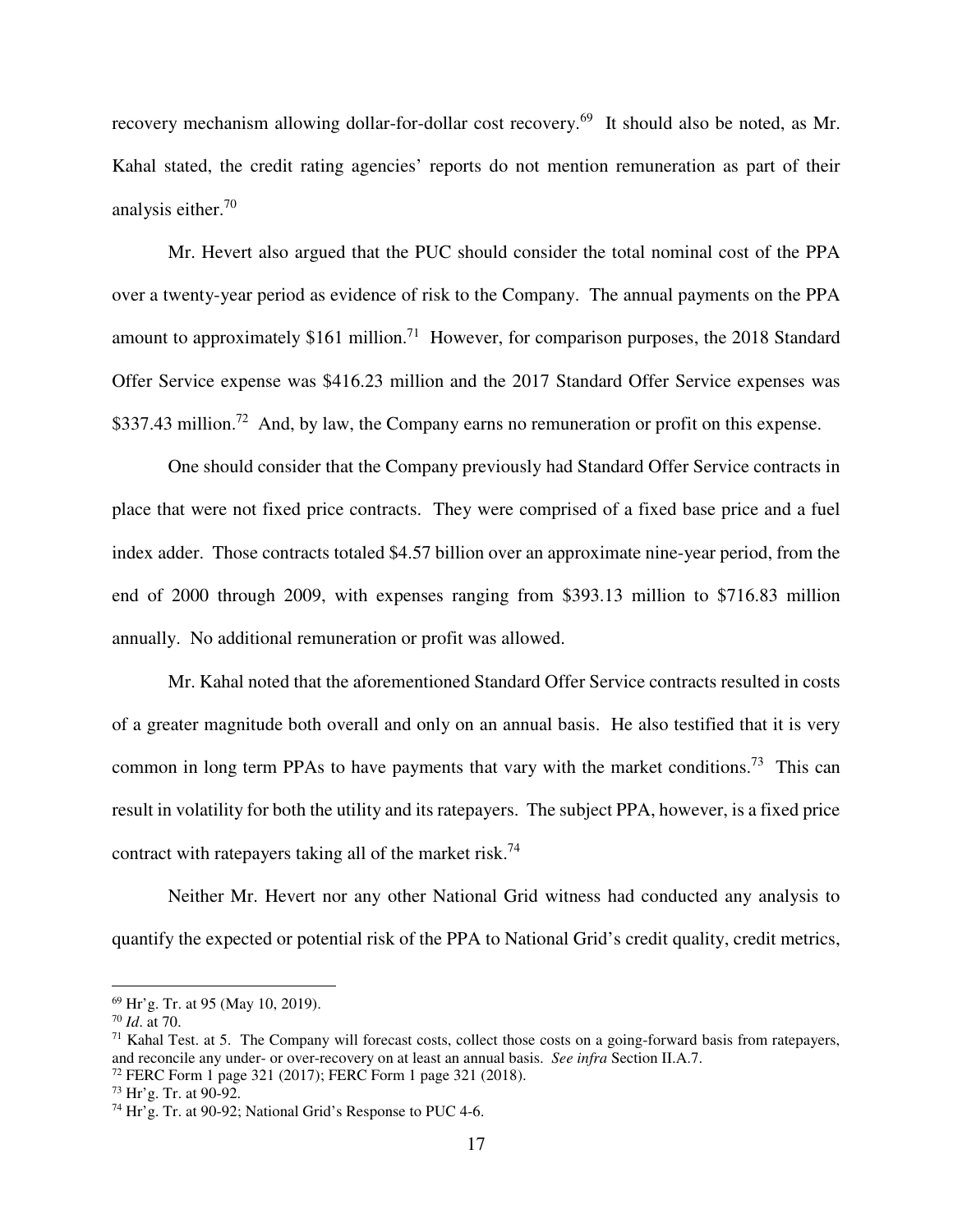cost of capital, or liquidity requirements.<sup>75</sup> Accordingly, he stressed that the PUC should not ignore the qualitative assessments baked into the credit ratings.<sup>76</sup> For example, he offered that ratings agencies pay close attention to the regulatory supportiveness of the jurisdiction in which the utility operates.<sup>77</sup>

In support of his position, Mr. Hevert provided a credit report regarding the Hawaiian Electric Company. In that report, Moody's had downgraded the utility, citing, in part, the degradation of the relationship with the regulators. Upon closer review of the report through crossexamination, and as discussed in Mr. Kahal's testimony, the PUC found that reliance on this document by Mr. Hevert was misplaced. In the Hawaiian Electric Company situation, not only was the Hawaii Public Utilities Commission chairman openly criticizing the utility for failing to meet state renewable energy mandates, but an investigation had been opened into the utility's behavior. Also, the Moody's report specifically referenced a large underfunded pension obligation as a basis for the downgrade.

The situation in Rhode Island, however, is nothing like the situation in Hawaii. While disallowing the requested remuneration, the Rhode Island PUC herein has approved the subject PPA as being consistent with state policy and, as noted below, has approved dollar-for-dollar cost recovery for National Grid through rates.

Mr. Hevert also argued that failing to allow remuneration provided for by other statutes could signal weakened of regulatory supportive for National Grid's investment in renewable energy. He went so far as to contend that if the PUC failed to follow the recent ruling of the Massachusetts Department of Public Utilities allowing 2.75% remuneration, the investment

 $75$  Hr'g. Tr. at 29-32. (May 10, 2019); National Grid Response to DIV 1-4.

<sup>76</sup> *Id*. at 31-32.

<sup>77</sup> Hevert Reb. at 28.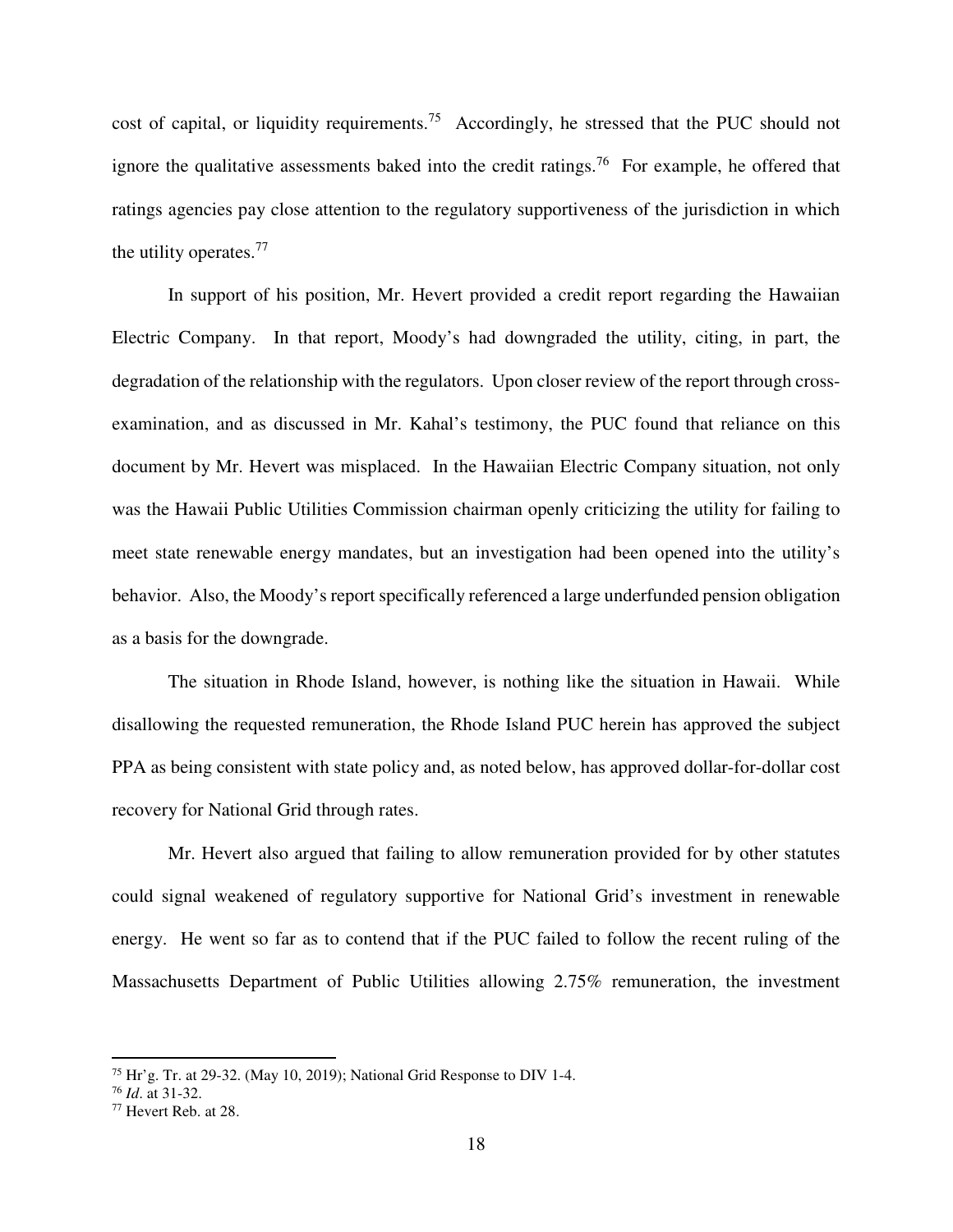community would consider it as a deterioration of the regulatory environment with a concomitant increase in regulatory risk.<sup>78</sup> At the hearing, he explained that if  $2.75\%$  remuneration were not provided, "the question for the investment community and to rating agencies will be what has changed, why would that no longer be applicable even though they're under different statutes."<sup>79</sup>

Rejecting Mr. Hevert's speculative warning, Mr. Kahal noted that "the credit rating agencies are well aware that the current ACES legislation that governs this PPA does not provide for any remuneration and that this is a disputed issue before this Commission."<sup>80</sup> Mr. Kahal further provided that no credit rating agency had expressed concern through new credit rating reports or communications with the Company.<sup>81</sup>

Based on the foregoing, the PUC found that Mr. Hevert's testimony was supported by neither the evidence nor the law. There was, indeed, no evidence that ratings agencies would downgrade the utility as a result of a PPA supported by a dollar-for-dollar recovery factor. Moreover, there was credible evidence that the ratings agencies would likely view this PPA like other PPAs that are backed by full cost recovery mechanisms. There was no quantification of the risk or magnitude of such an action. No credible evidence even suggested that ratings agencies would view a denial of remuneration for this PPA as a degradation of the regulatory environment

<sup>78</sup> *Id*. at 38

<sup>79</sup> Hr'g Tr. at 46 (May 10, 2019).

<sup>80</sup> *Id*. at 62-63.

<sup>&</sup>lt;sup>81</sup>*Id*. at 63. The PUC also takes administrative notice of Moody's reports issued following the passage of the Renewable Energy Growth Act, reducing remuneration to 1.75% for compliance with the long-term mandatory feedin tariff payments to renewable energy project owners. No mention was made of this statutory change or any effect on The Narragansett Electric Company's financial outlook. Docket No. 4770, In re: The Narragansett Electric Company d/b/a National Grid – Electric and Gas Distribution Rate Filing, National Grid Response to PUC 1-10.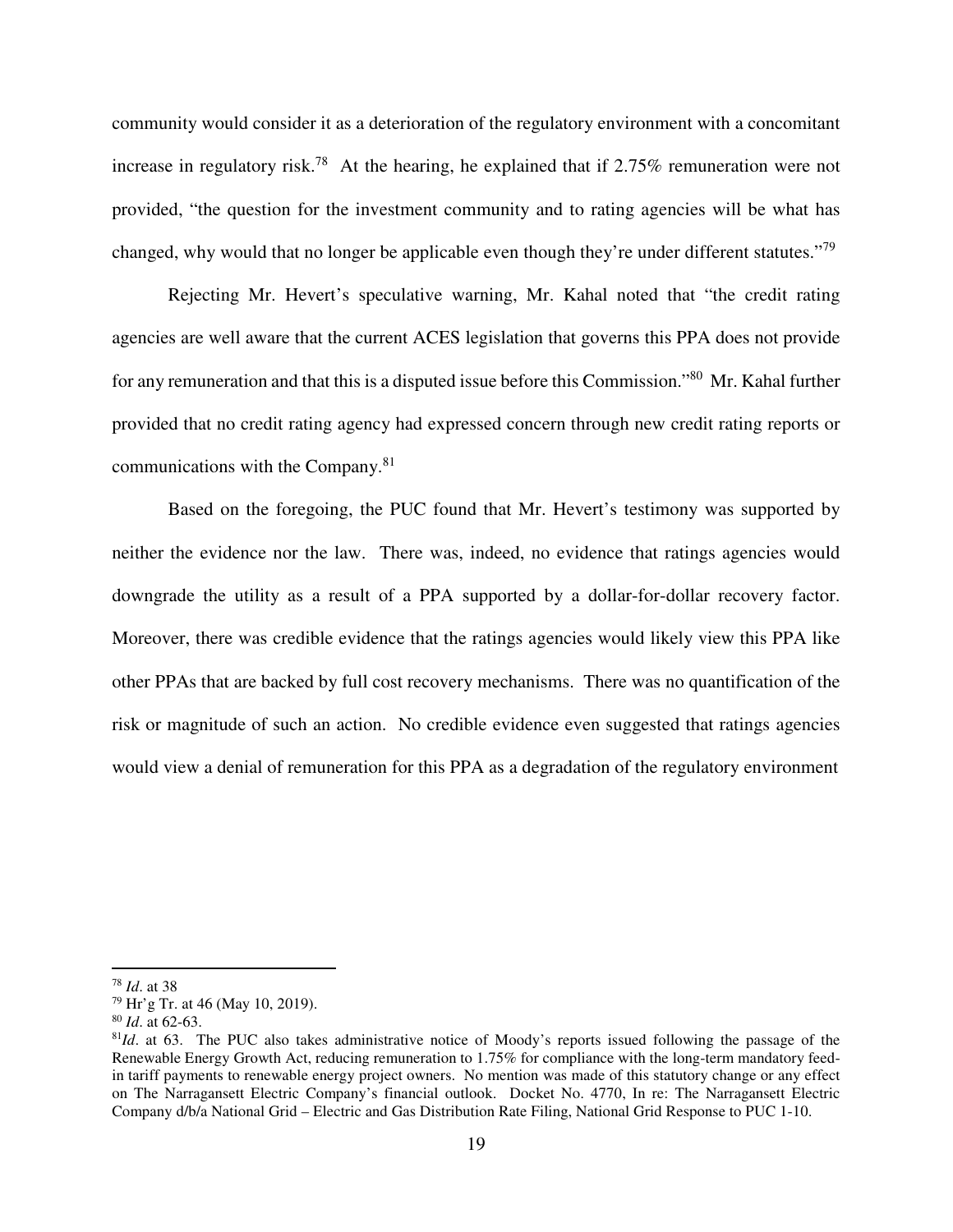in Rhode Island.<sup>82</sup> Rather, the evidence showed that the credit ratings agencies are well aware that ACES makes no mention of remuneration and that they would be concerned primarily, if not exclusively, with whether the utility was guaranteed cost recovery in a timely manner.

The facts support finding that DWW has financial risks related to development. The facts also support finding that ratepayers will bear all of the market risks. And the facts also support finding that with a recovery factor that is both forecasted and reconciled, National Grid bears no cost risk from this PPA. There is no justification for providing additional guaranteed profit to shareholders in the absence of a proven risk. That runs counter to the ratemaking process whereby a utility is allowed a reasonable opportunity to receive a profit based, in large part, on its risk profile.

## **iii. None of the proposed amounts for remuneration were supported by evidence**

The only reason National Grid offered for its entitlement to the requested 2.75% of the total contract payments, for an estimated \$88 million payment to shareholders was the fact that it entered into the agreement. Mr. Hevert testified that he agreed that "there is no remuneration rate that is reasonably derived through an analytical approach."  $83$  Thus, there was no support for awarding National Grid shareholders \$88 million of ratepayer money.

 $82$  The Connecticut Public Utilities Regulatory Authority order that provided cost recovery for the utilities who entered into contracts for the 200MW offshore wind PPA from the same Ørsted wind farm at issue here made no reference to remuneration. PURA Review of Clean Energy and Renewable Resource Agreements Selected in Response to DEEP's January 31, 2018 Request for Proposals from Private Developers for Clean Energy, Docket No. 18-06-37 (Dec. 19, 2018). Prior to the close of evidentiary hearings in this matter, National Grid and the Division were asked whether Connecticut had awarded remuneration. Neither had an answer. It is highly improbable that if Connecticut awarded remuneration, National Grid would have failed to supply this information as evidence to the PUC. The fact that there was no mention of Connecticut awarding remuneration suggests that it did not happen. That further supports a finding that remuneration is not always necessary to encourage advancement of state renewable energy policies. Nor is it always necessary to maintain a utility's credit rating.

<sup>83</sup> Hr'g. Tr. at 37, *quoting* National Grid's Response to DIV 1-5.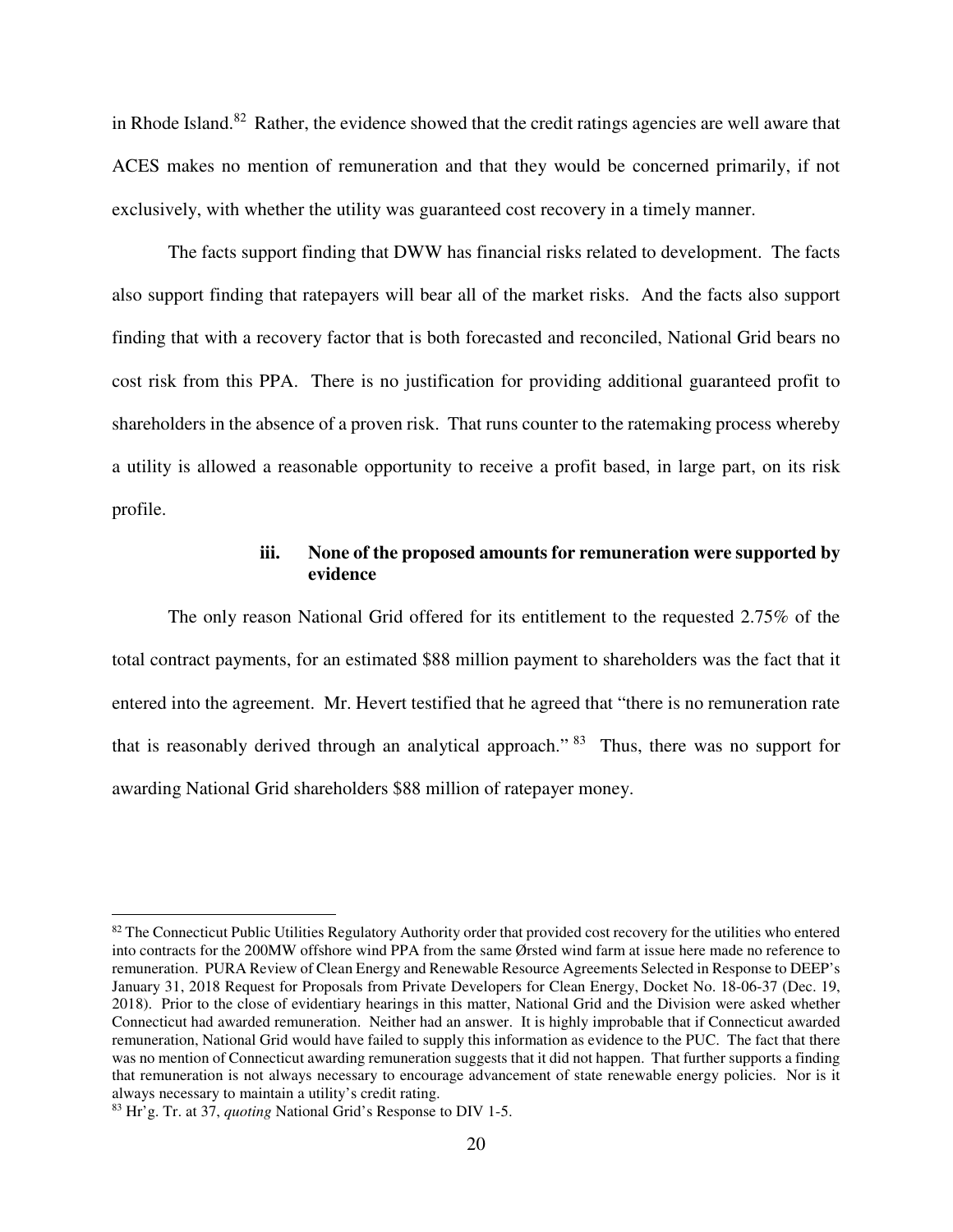The Division, while refuting all of Mr. Hevert's testimony, proposed that National Grid's shareholders were entitled to some bonus or additional profit because, by entering into the PPA, the Company was helping to advance the State's renewable energy policy. That show of support, according to the Division, warranted some reward for the Company's shareholders.<sup>84</sup> According to Division Deputy Administrator Jonathan Schrag, it would be appropriate to consider a sharing of benefits with the Company such as is done in energy efficiency. Accordingly, Mr. Schrag provided reasons why the full remuneration requested was inappropriate and suggested the PUC adopt certain "guardrails" that it could use in considering some level of remuneration. Mr. Schrag did not, however, any specific level of remuneration.

The PUC was left with three proposals regarding remuneration: (1) the Division's 5% of the net benefits with no quantification;  $85$  (2) the Division's \$1.48 million over twenty years, representing 20 basis points of current rate base;<sup>86</sup> (3) National Grid's \$88 million over twenty years representing 2.75% of the total expected contract costs. As noted above, the PUC rejected National Grid's proposal. For the following reasons, the PUC also rejects the Division's proposals.

Mr. Schrag explained that the Division's proposals were derived from its consideration of PUC's least cost procurement standards which were used when setting incentive payments in the energy efficiency and system reliability procurement plans.<sup>87</sup> The PUC found that the Division's reliance on the least cost procurement standards was misplaced. First, as the witnesses testified, ACES is not a least cost procurement statute. Therefore, the least cost procurement standards to not apply here. Second, even if the PUC were to consider applying the least cost procurement

<sup>84</sup> Kahal Test. at 26; Shrag Mem. Supp. at 1, 2.

<sup>85</sup> The 5% of net benefits proposal was not quantified. Hr'g. Tr. at 100-05.

<sup>&</sup>lt;sup>86</sup> The 20 basis points proposal was the negotiating position that had been used to attempt to set performance incentive payments in the most recent National Grid base distribution rate case just for signing the contract. *Id*.

<sup>87</sup> Schrag Mem. Supp. at 2-3.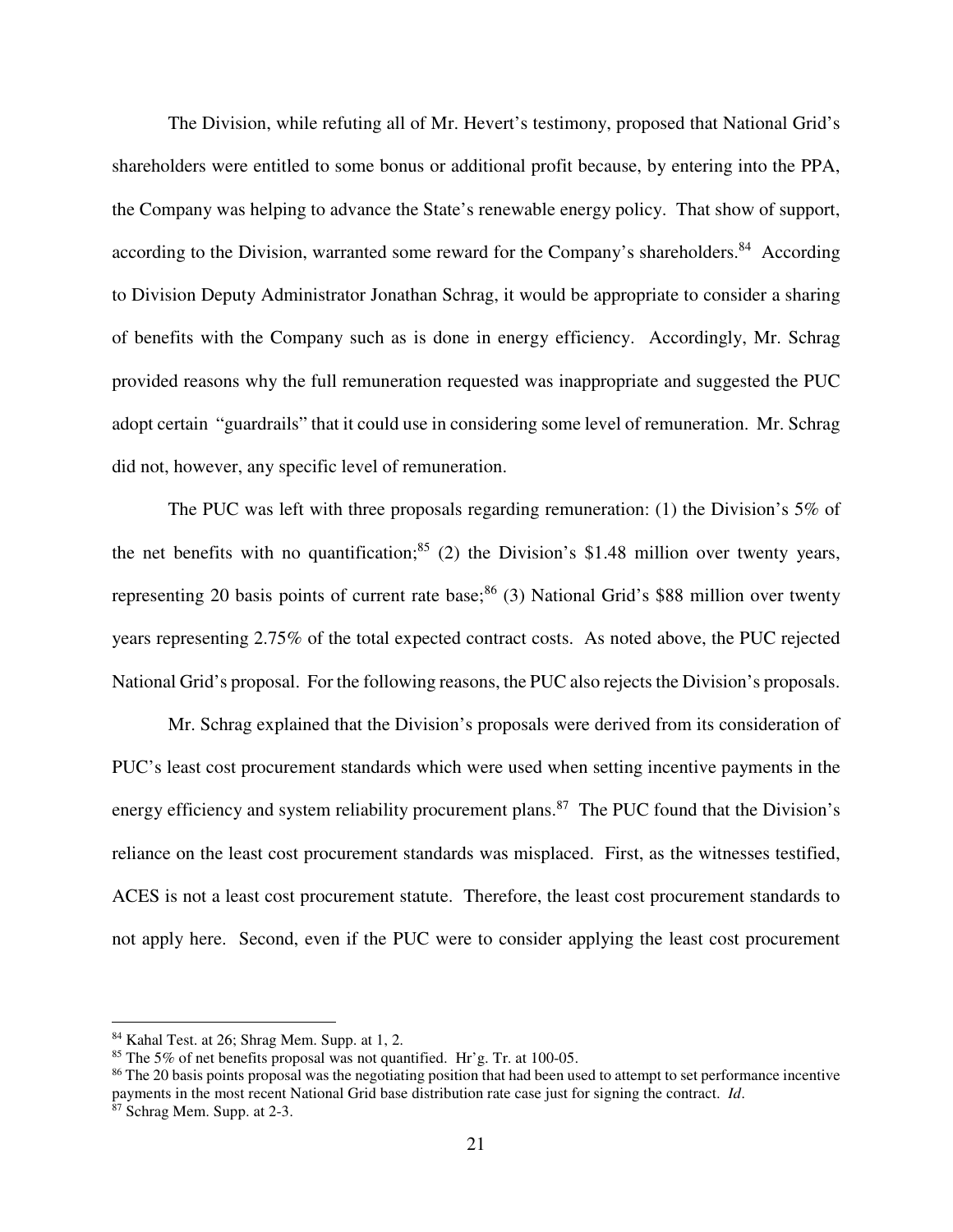standards, those standards require some level of performance by the utility to create benefits. Here, Mr. Hevert testified that the Company cannot manage or maximize the forward-going economic or environmental benefits created by the project over its 20-year life.<sup>88</sup> Under any of the remuneration proposals, the Company is not accountable to the realization of the direct or indirect benefits of the PPA. Ms. DiDomenico testified that if no net benefits are realized, the Company will still recover the cost of deliveries, and that to earn the proposed remuneration all the Company has to do is take delivery and pay the bill.<sup>89</sup> Furthermore, Mr. Brennan explained that there is nothing ratepayers can do to achieve the benefits of this contract. Rather, the benefits of this project are dependent on wholesale market prices and ratepayers will pay regardless of the above or below market cost of the project.<sup>90</sup>

Mr. Hevert also argued that the Division has no basis in Rhode Island law for correlating remuneration with benefits in the context of procuring long-term renewable contracts.<sup>91</sup> This testimony directly conflicts with National Grid's own prior explanation of the Commission's discretion to approve remuneration in the form of incentives. In Docket No. 4822, National Grid posited that the "Commission [has] discretion to approve remuneration in the form of incentives for voluntary procurements."<sup>92</sup> Under the Long-Term Contracting Standard, National Grid is obligated to procure 90 MW of renewable energy and is entitled to remuneration equal to 2.75% of the contract value up to this obligation. For any additional capacity above this obligation, voluntarily procured by the Company, the Company suggested that the Commission has the discretion to approve remuneration in the form of incentives as part of its general supervisory

<sup>88</sup> Hevert Reb. at 12, 43.

<sup>89</sup> Hr'g. Tr. at 171.

<sup>90</sup> *Id*. at 172-73.

<sup>&</sup>lt;sup>91</sup> Hevert Reb. at 43.

<sup>&</sup>lt;sup>92</sup> Docket No. 4822, In re: The Narragansett Electric Company d/b/a National Grid's Solicitation of Long-Term Contracts Pursuant to R.I. Gen. Laws § 39-26.1, National Grid's Response to PUC 1-1.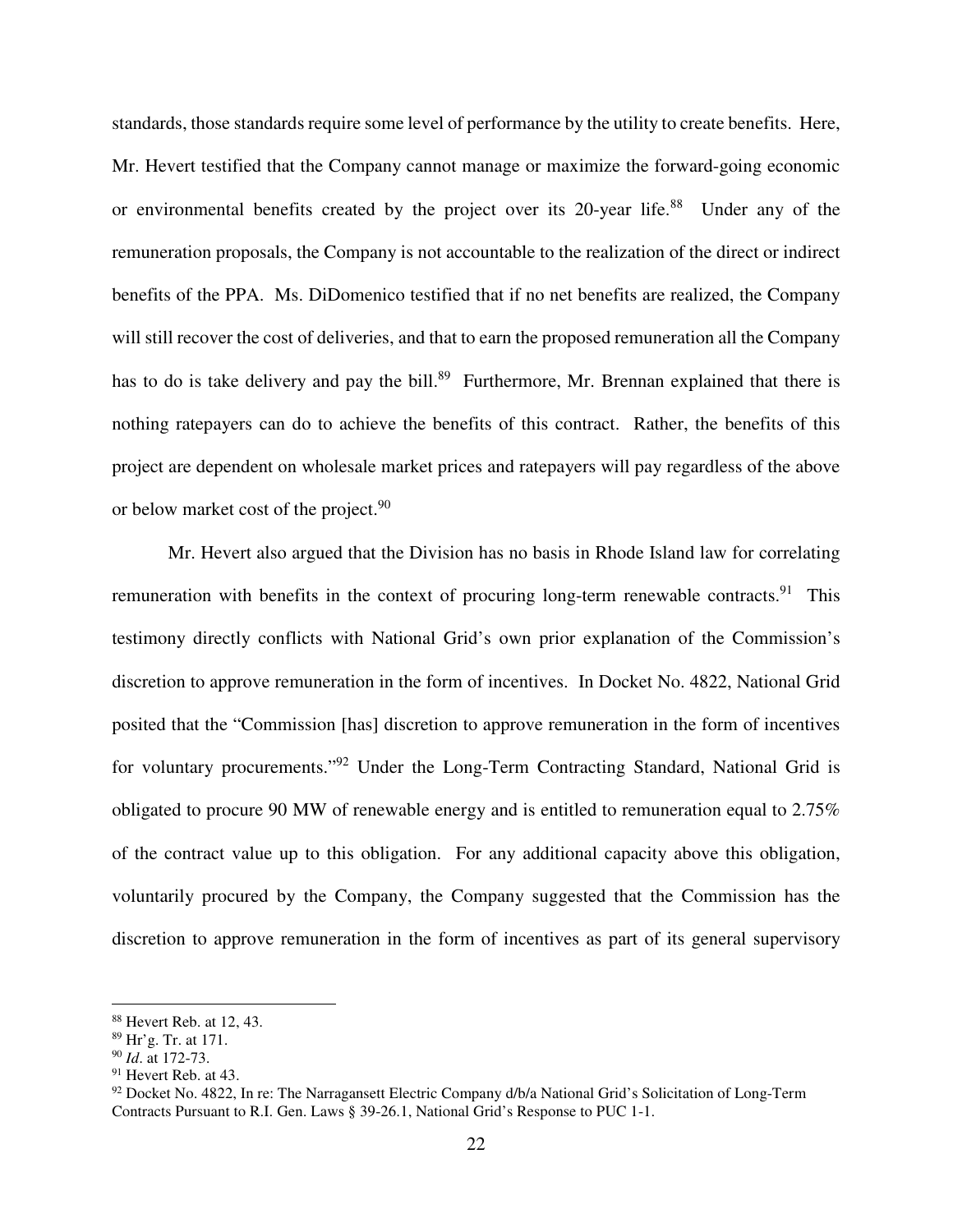authority over regulated utilities. National Grid provided examples of discretionary incentives previously approved by the Commission in other dockets, including the Gas Procurement Incentive Plan and the Natural Gas Portfolio Management Plan incentive.<sup>93</sup>

Unlike the proposed remuneration, however, each of the above incentives encourages the Company to be strategic and optimize forward-going performance for the benefit of ratepayers and allows the Company to retain a share of those benefits. None of the proposals before the PUC are performance-based incentives. In the absence of a performance-based incentive, and to justify offering action-based remuneration for an action that has already been executed, such as the signing the PPA, Mr. Schrag proposed remuneration as a "gratuity" to promote "ongoing collaboration" with State policymakers.<sup>94</sup> The Company did not support the Division's proposal. Therefore, there is no evidence that giving the Company \$1.48 million for entering into the PPA represented the marginal value that would motivate the Company to "collaborate" in the future. All it is guaranteed to do is give an unwarranted bonus to shareholders.

Paying above market prices for energy and RECs can be viewed as internalizing the nonembedded costs of greenhouse gas pollution from power generation. However, paying "gratuities" to the utility to encourage future collaboration on achieving state policy goals is not the internalization of an externality. As noted above, the General Assembly chose not to include such remuneration in ACES and thus, chose not to include that expense in the cost of advancing state renewable energy goals.For all of the above reasons, the PUC found that the remuneration proposals were not supported by a factual or calculable basis.

<sup>&</sup>lt;sup>93</sup> *Id.* National Grid did not commit to proposing such types of incentives in future discretionary filings.

<sup>94</sup> Schrag Mem. Supp. at 2.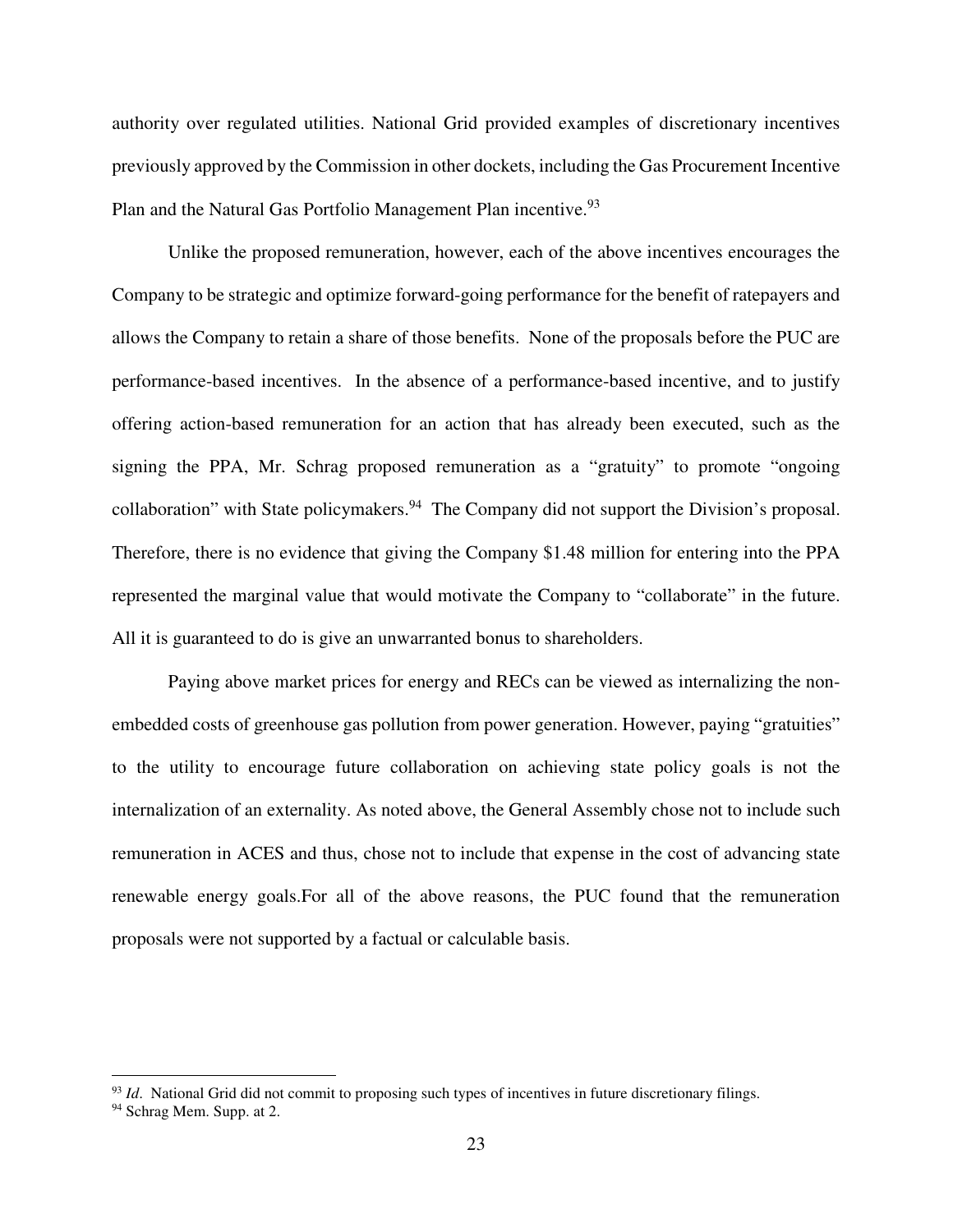#### **iv. National Grid has an incentive to continue to enter into PPAs**

Despite National Grid's thinly veiled threat to decline participation in future renewable energy procurements if remuneration is denied in the instant case, the PUC believes that National Grid has an incentive to continue its participation. Unlike many of the other clean energy policies, PPAs do not adversely impact the utility's load. Moreover, they can present new business opportunities for other arms of the parent company to undertake capital investment outside of the state regulatory process. This is an important consideration because The Narragansett Electric Company's shareholders are those who invest in National Grid plc. One cannot purchase stock in The Narragansett Electric Company.<sup>95</sup>

For example, National Grid Ventures, an unregulated group within National Grid plc, is positioned to own the transmission facilities necessary to deliver the energy from the project to the mainland interconnection point. DWW will construct the transmission facilities. National Grid Ventures has an option agreement to purchase the transmission facilities. Information on their website suggests a strong likelihood the group will exercise that option. Thus, National Grid plc will realize revenues from this investment. These revenues are unregulated and have the potential to translate into profit for the investors.

## **7. The Company is entitled to cost recovery of the purchase of the products from the PPA**

The PPA that National Grid entered into is contingent on approval of the PPA. National Grid entered into the PPA subject to PUC approval of cost recovery.<sup>96</sup> National Grid originally

<sup>&</sup>lt;sup>95</sup> Mr. Hevert correctly stated that the PUC should look at The Narragansett Electric Company as a standalone company in the exercise of its ratemaking authority. The PUC is required to apply industry norms and recognize the need to maintain the financial health of the distribution company. In the absence of credible evidence that the PUC's decision would result in financial harm to the distribution company, the PUC may certainly consider whether National Grid plc has a natural incentive to support continued investment in renewable energy, particularly with a forward looking recovery factor complete with a reconciliation of costs.

<sup>96</sup> Schedule NG-1, PPA, Section 17.1, Section 19(c).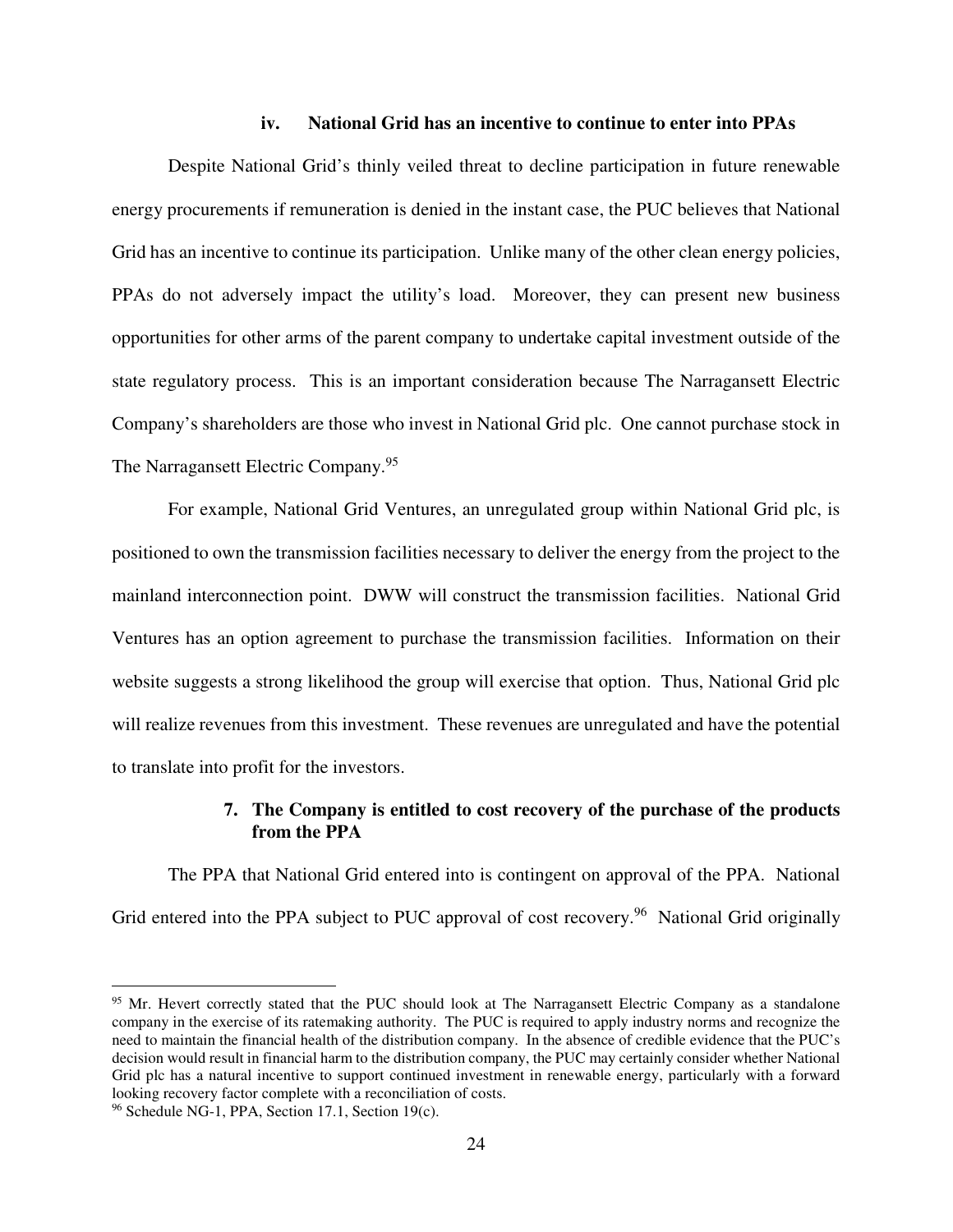proposed the PUC approve allowing cost recovery under the Company's existing Long-Term Contracting for Renewable Energy Recovery Factor. At the hearing, Mr. Brennan agreed that what the Company required was a PUC order authorizing cost recovery of the products purchased under the PPA.<sup>97</sup> Because the energy is immediately sold into the wholesale energy market, the total collected from ratepayers would be those costs net the wholesale market price of energy and the sale price of RECs, either to Standard Offer customers or the market.<sup>98</sup>

The PUC is authorized to approve an appropriate cost-recovery mechanism for PPAs approved under ACES. All PPAs, including those for Standard Offer Service and renewable energy, are typically designed to allow the utility to project the costs, usually on an annual or semiannual basis, and to reconcile those costs at least once annually. The mechanism to recover those cost could vary, however. The PUC finds that National Grid is entitled to cost recovery through a mechanism that projects costs on at least an annual basis and allows for a reconciliation of those costs on at least an annual basis.

The PUC, however, declines to approve a specific recovery mechanism at this time. The commercial operation date is five to nine years from the date of this order. The energy markets, regulatory construct, and renewable energy policies and markets are evolving. What may appear an appropriate mechanism today might not be the best mechanism at the time the project achieves commercial operation. National Grid will be receiving periodic updates from DWW which should provide National Grid with more certainty on the commercial operation date. Therefore, approximately one year prior to National Grid's reasonable expectation that the project will achieve commercial operation, the Company shall file a proposed mechanism to recover the cost of the energy and RECs produced by the project. The PUC may also consider a request for the

 $97$  Hr'g. Tr. at 6, 10 (May 13, 2019).

<sup>98</sup> *Id*.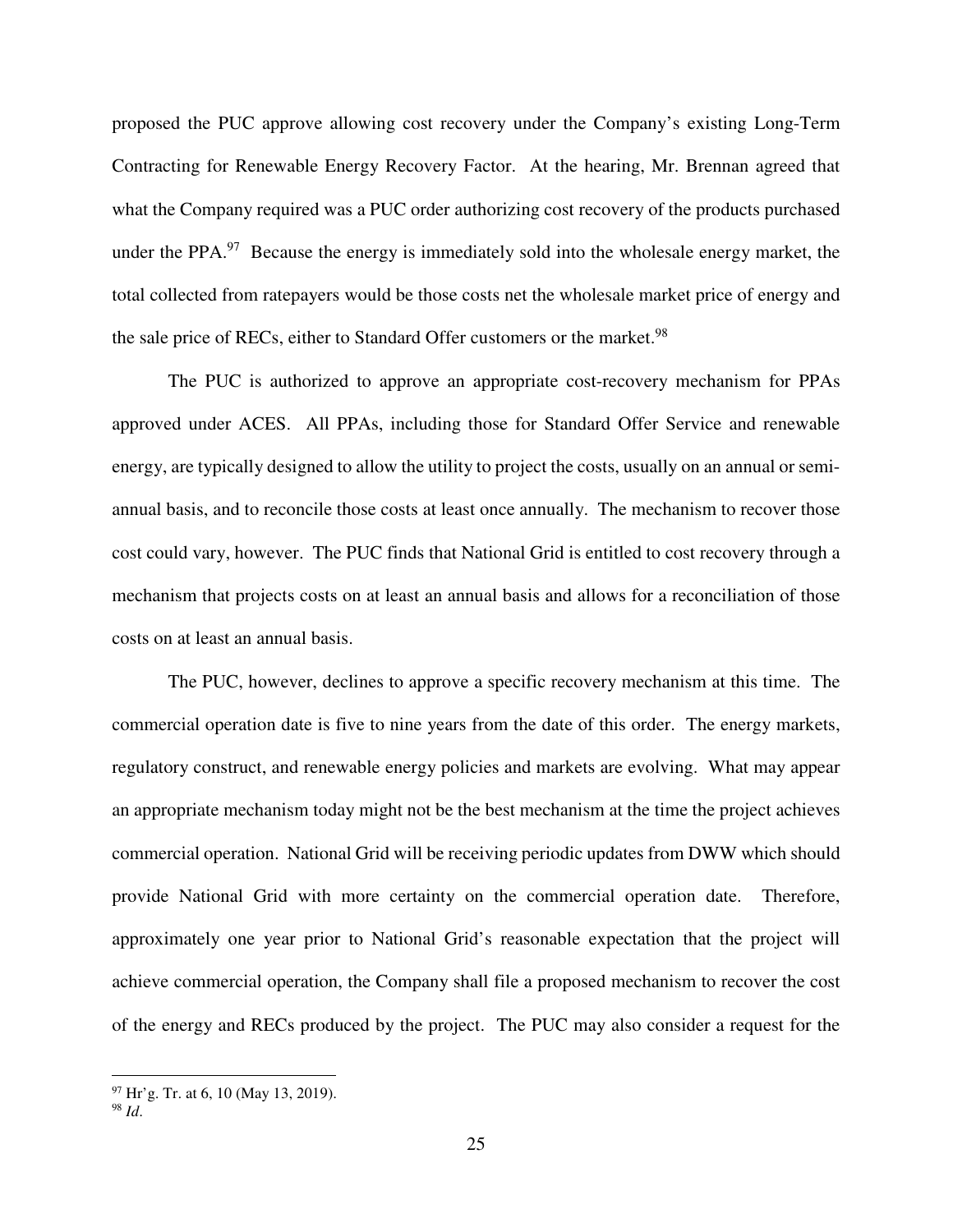inclusion of carrying charges as part of cost recovery. This should further alleviate the perceived financial risks raised by Mr. Hevert.<sup>99</sup>

Accordingly, it is hereby

(23609) ORDERED:

- 1. The Power Purchase Agreement between The Narragansett Electric Company d/b/a National Grid and DWW Rev 1, LLC, filed on February 7, 2019, is approved.
- 2. The Narragansett Electric Company d/b/a National Grid is entitled to cost recovery through a mechanism that projects costs of the products delivered under the power purchase agreement between The Narragansett Electric Company d/b/a National Grid and DWW Rev I, LLC, on at least an annual basis and allows for a reconciliation of those costs on at least an annual basis.
- 3. Approximately one year prior to The Narragansett Electric Company d/b/a National Grid's reasonable expectation that the DWW Rev I, LLC project will achieve commercial operation, the Company shall file a proposed mechanism to recover the cost of the products delivered under the power purchase agreement.
- 4. The Narragansett Electric Company d/b/a National Grid's request for remuneration calculated on the cost of the payments made under the power purchase agreement is hereby denied.

 $\overline{a}$ <sup>99</sup> *See* Hr'g. Tr. at 66-68 (May 10, 2019).